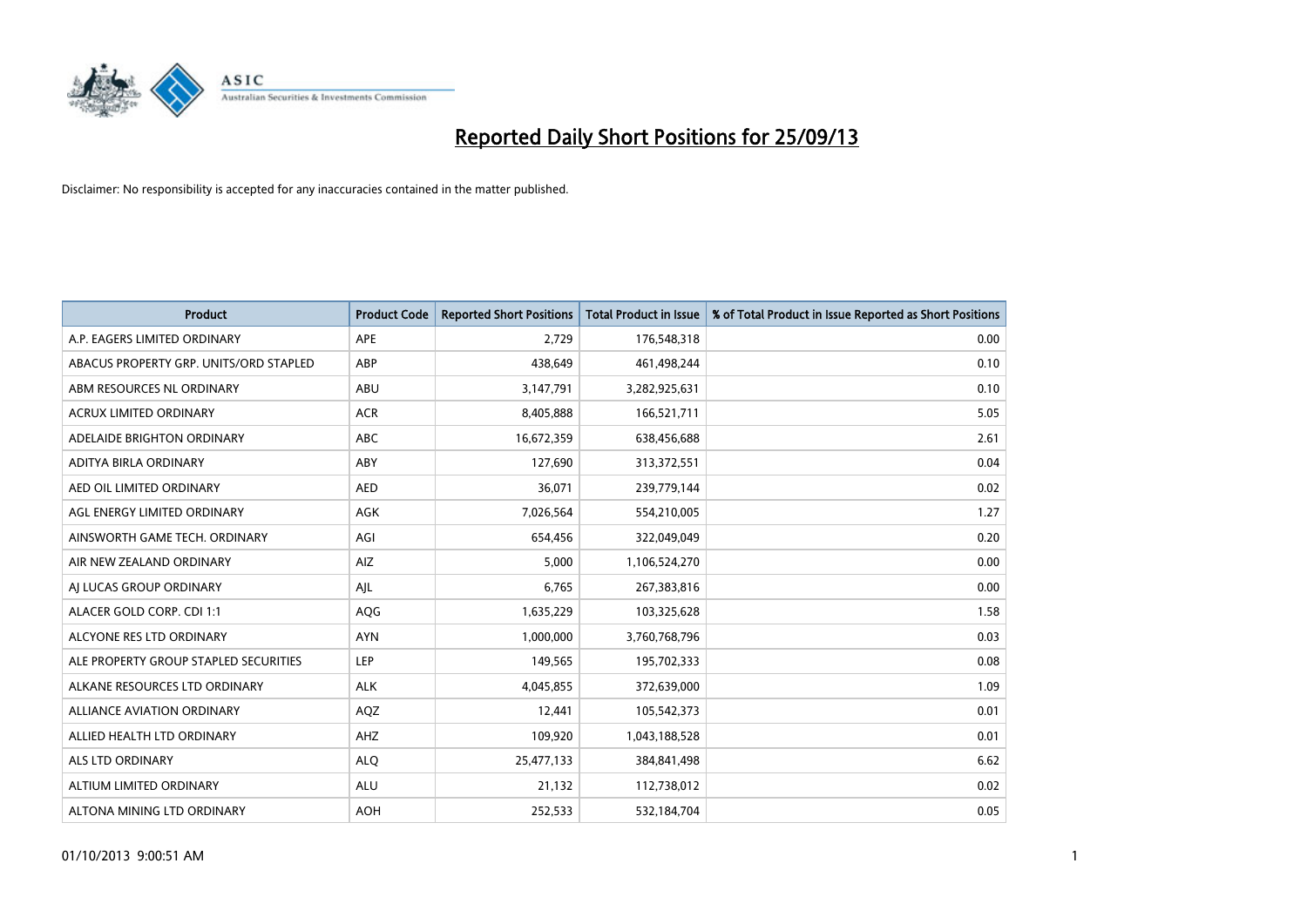

| <b>Product</b>                          | <b>Product Code</b> | <b>Reported Short Positions</b> | <b>Total Product in Issue</b> | % of Total Product in Issue Reported as Short Positions |
|-----------------------------------------|---------------------|---------------------------------|-------------------------------|---------------------------------------------------------|
| ALUMINA LIMITED ORDINARY                | <b>AWC</b>          | 181,516,787                     | 2,806,225,615                 | 6.47                                                    |
| AMALGAMATED HOLDINGS ORDINARY           | AHD                 | 37,704                          | 157,806,992                   | 0.02                                                    |
| AMCOM TELECOMM, ORDINARY                | AMM                 | 449,287                         | 244,557,101                   | 0.18                                                    |
| AMCOR LIMITED ORDINARY                  | AMC                 | 3,422,735                       | 1,206,684,923                 | 0.28                                                    |
| AMP LIMITED ORDINARY                    | AMP                 | 20,421,596                      | 2,944,564,649                 | 0.69                                                    |
| AMPELLA MINING ORDINARY                 | AMX                 | 365,381                         | 248,000,493                   | 0.15                                                    |
| ANGLOGOLD ASHANTI CDI 5:1               | AGG                 | 9                               | 89,207,765                    | 0.00                                                    |
| ANSELL LIMITED ORDINARY                 | <b>ANN</b>          | 8,777,121                       | 130,617,963                   | 6.72                                                    |
| ANTARES ENERGY LTD ORDINARY             | <b>AZZ</b>          | 290,043                         | 255,000,000                   | 0.11                                                    |
| ANZ BANKING GRP LTD ORDINARY            | ANZ                 | 10,461,501                      | 2,743,614,407                 | 0.38                                                    |
| APA GROUP STAPLED SECURITIES            | APA                 | 10,039,149                      | 835,750,807                   | 1.20                                                    |
| APN NEWS & MEDIA ORDINARY               | <b>APN</b>          | 16,116,891                      | 661,526,586                   | 2.44                                                    |
| AQUARIUS PLATINUM. ORDINARY             | <b>AOP</b>          | 6,776,701                       | 486,851,336                   | 1.39                                                    |
| AOUILA RESOURCES ORDINARY               | <b>AQA</b>          | 14,477,839                      | 411,804,442                   | 3.52                                                    |
| ARAFURA RESOURCE LTD ORDINARY           | ARU                 | 8,367                           | 441,270,644                   | 0.00                                                    |
| ARB CORPORATION ORDINARY                | <b>ARP</b>          | 827,367                         | 72,481,302                    | 1.14                                                    |
| ARDENT LEISURE GROUP STAPLED SECURITIES | AAD                 | 3,052,420                       | 404,994,420                   | 0.75                                                    |
| ARISTOCRAT LEISURE ORDINARY             | ALL                 | 7,574,897                       | 551,418,047                   | 1.37                                                    |
| ARRIUM LTD ORDINARY                     | ARI                 | 31,087,885                      | 1,355,433,903                 | 2.29                                                    |
| ASCIANO LIMITED ORDINARY                | <b>AIO</b>          | 15,977,526                      | 975,385,664                   | 1.64                                                    |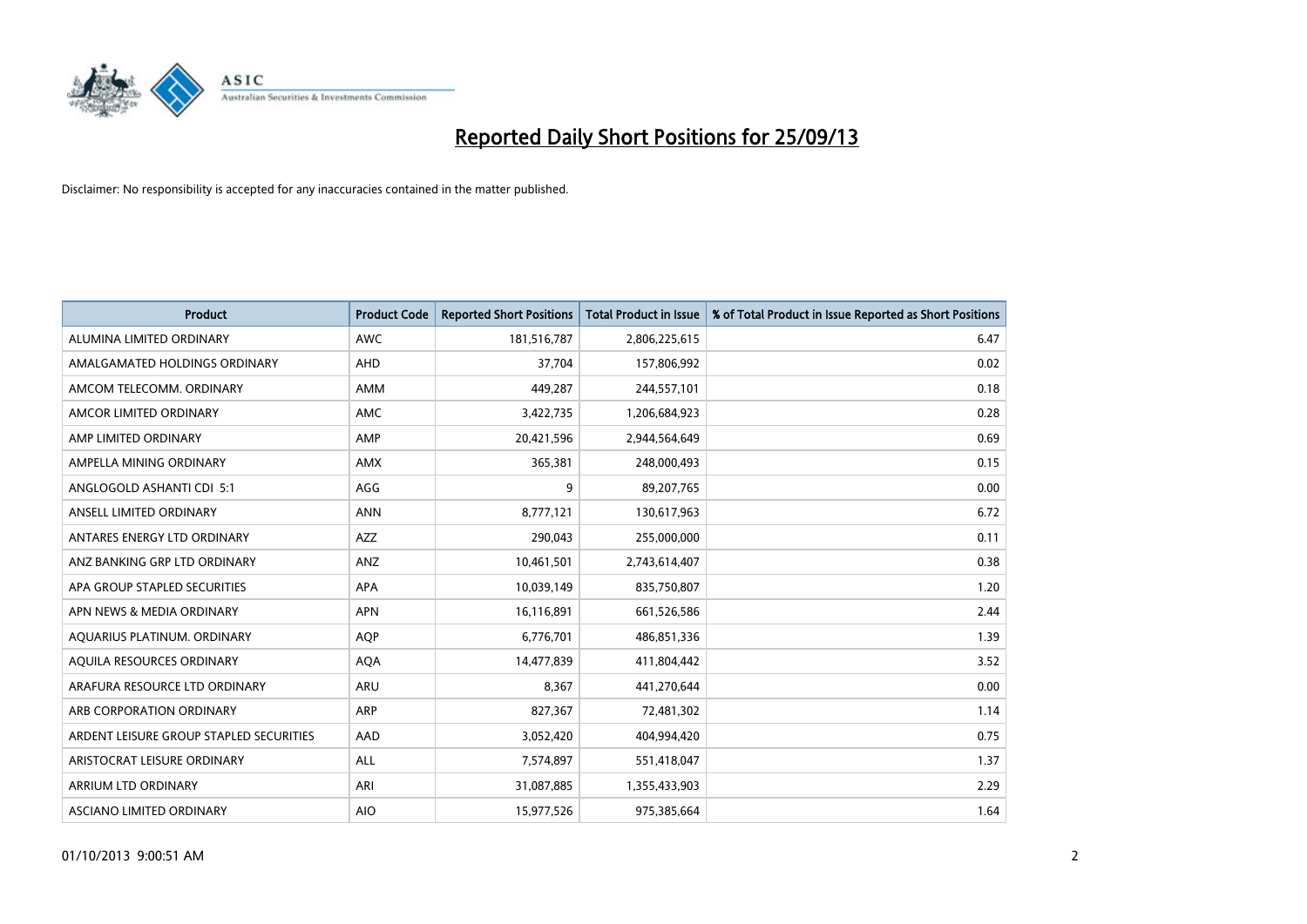

| <b>Product</b>                            | <b>Product Code</b> | <b>Reported Short Positions</b> | <b>Total Product in Issue</b> | % of Total Product in Issue Reported as Short Positions |
|-------------------------------------------|---------------------|---------------------------------|-------------------------------|---------------------------------------------------------|
| ASG GROUP LIMITED ORDINARY                | <b>ASZ</b>          | 1,230,924                       | 206,720,839                   | 0.60                                                    |
| ASPEN GROUP ORD/UNITS STAPLED             | <b>APZ</b>          | 400,027                         | 1,198,480,019                 | 0.03                                                    |
| ASTRO JAP PROP GROUP STAPLED US PROHIBIT. | AJA                 | 16,508                          | 67,211,752                    | 0.02                                                    |
| ASX LIMITED ORDINARY                      | ASX                 | 2,178,876                       | 193,595,162                   | 1.13                                                    |
| ATLANTIC LIMITED ORDINARY                 | ATI                 | 50,000                          | 154,757,339                   | 0.03                                                    |
| ATLAS IRON LIMITED ORDINARY               | <b>AGO</b>          | 40,435,500                      | 909,718,409                   | 4.44                                                    |
| AUCKLAND INTERNATION ORDINARY             | AIA                 | 122,703                         | 1,322,564,489                 | 0.01                                                    |
| AURIZON HOLDINGS LTD ORDINARY             | AZJ                 | 9,491,335                       | 2,137,284,503                 | 0.44                                                    |
| <b>AURORA OIL &amp; GAS ORDINARY</b>      | <b>AUT</b>          | 6,794,591                       | 448,785,778                   | 1.51                                                    |
| AUSDRILL LIMITED ORDINARY                 | ASL                 | 14,457,682                      | 312,277,224                   | 4.63                                                    |
| AUSENCO LIMITED ORDINARY                  | AAX                 | 1,098,812                       | 123,527,574                   | 0.89                                                    |
| <b>AUST VINTAGE LTD ORDINARY</b>          | <b>AVG</b>          | 575,000                         | 194,532,692                   | 0.30                                                    |
| AUSTAL LIMITED ORDINARY                   | ASB                 | 627,922                         | 346,007,639                   | 0.18                                                    |
| AUSTBROKERS HOLDINGS ORDINARY             | <b>AUB</b>          | 14,988                          | 58,271,735                    | 0.03                                                    |
| <b>AUSTIN ENGINEERING ORDINARY</b>        | ANG                 | 354,987                         | 73,164,403                    | 0.49                                                    |
| AUSTRALAND PROPERTY STAPLED SECURITY      | <b>ALZ</b>          | 1,359,779                       | 578,324,670                   | 0.24                                                    |
| AUSTRALIAN AGRICULT. ORDINARY             | AAC                 | 4,635,393                       | 313,113,358                   | 1.48                                                    |
| <b>AUSTRALIAN EDUCATION UNITS</b>         | <b>AEU</b>          | 4,127                           | 175,465,397                   | 0.00                                                    |
| AUSTRALIAN INFR LTD ORDINARY              | <b>AIX</b>          | 302,560                         | 620,733,944                   | 0.05                                                    |
| AUSTRALIAN PHARM. ORDINARY                | API                 | 979,933                         | 488,115,883                   | 0.20                                                    |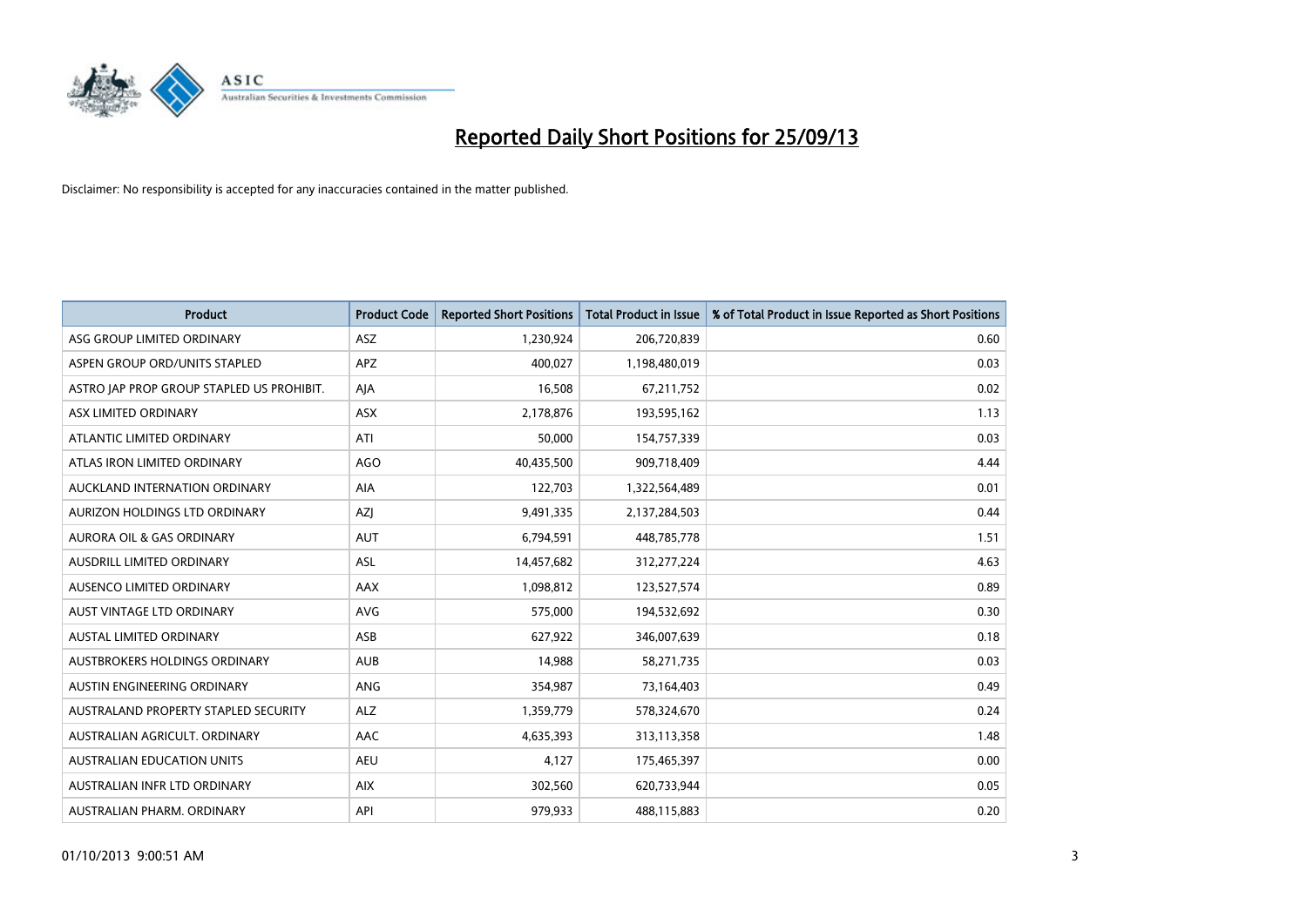

| <b>Product</b>                         | <b>Product Code</b> | <b>Reported Short Positions</b> | <b>Total Product in Issue</b> | % of Total Product in Issue Reported as Short Positions |
|----------------------------------------|---------------------|---------------------------------|-------------------------------|---------------------------------------------------------|
| AUTOMOTIVE HOLDINGS ORDINARY           | AHE                 | 288,800                         | 260,579,682                   | 0.11                                                    |
| AVIENNINGS LIMITED ORDINARY            | <b>AVI</b>          | 69,999                          | 384,423,851                   | 0.02                                                    |
| AWE LIMITED ORDINARY                   | <b>AWE</b>          | 1,198,162                       | 522,116,985                   | 0.23                                                    |
| <b>BANDANNA ENERGY ORDINARY</b>        | <b>BND</b>          | 18,081,988                      | 528,481,199                   | 3.42                                                    |
| BANK OF QUEENSLAND. ORDINARY           | <b>BOQ</b>          | 8,732,430                       | 319,809,993                   | 2.73                                                    |
| <b>BASE RES LIMITED ORDINARY</b>       | <b>BSE</b>          | 4,441,030                       | 561,840,029                   | 0.79                                                    |
| BATHURST RES NZ LTD ORDINARY           | <b>BRL</b>          | 20,219,340                      | 807,135,097                   | 2.51                                                    |
| BC IRON LIMITED ORDINARY               | <b>BCI</b>          | 49,367                          | 123,628,630                   | 0.04                                                    |
| BEACH ENERGY LIMITED ORDINARY          | <b>BPT</b>          | 22,718,841                      | 1,269,521,118                 | 1.79                                                    |
| <b>BEADELL RESOURCE LTD ORDINARY</b>   | <b>BDR</b>          | 48,147,623                      | 788,277,280                   | 6.11                                                    |
| BEGA CHEESE LTD ORDINARY               | <b>BGA</b>          | 531,188                         | 151,866,050                   | 0.35                                                    |
| BENDIGO AND ADELAIDE ORDINARY          | <b>BEN</b>          | 12,709,110                      | 407,229,525                   | 3.12                                                    |
| BERKELEY RESOURCES ORDINARY            | <b>BKY</b>          | 558,351                         | 179,393,323                   | 0.31                                                    |
| <b>BHP BILLITON LIMITED ORDINARY</b>   | <b>BHP</b>          | 4,885,486                       | 3,211,691,105                 | 0.15                                                    |
| <b>BILLABONG ORDINARY</b>              | <b>BBG</b>          | 19,186,414                      | 478,944,292                   | 4.01                                                    |
| <b>BIONOMICS LIMITED ORDINARY</b>      | <b>BNO</b>          | 223,594                         | 411,587,046                   | 0.05                                                    |
| BLACKMORES LIMITED ORDINARY            | <b>BKL</b>          | 7,644                           | 16,973,764                    | 0.05                                                    |
| BLACKTHORN RESOURCES ORD US PROHIBITED | <b>BTR</b>          | 874,334                         | 164,285,950                   | 0.53                                                    |
| <b>BLUESCOPE STEEL LTD ORDINARY</b>    | <b>BSL</b>          | 4,376,140                       | 558,733,728                   | 0.78                                                    |
| <b>BOART LONGYEAR ORDINARY</b>         | <b>BLY</b>          | 46,165,579                      | 461,163,412                   | 10.01                                                   |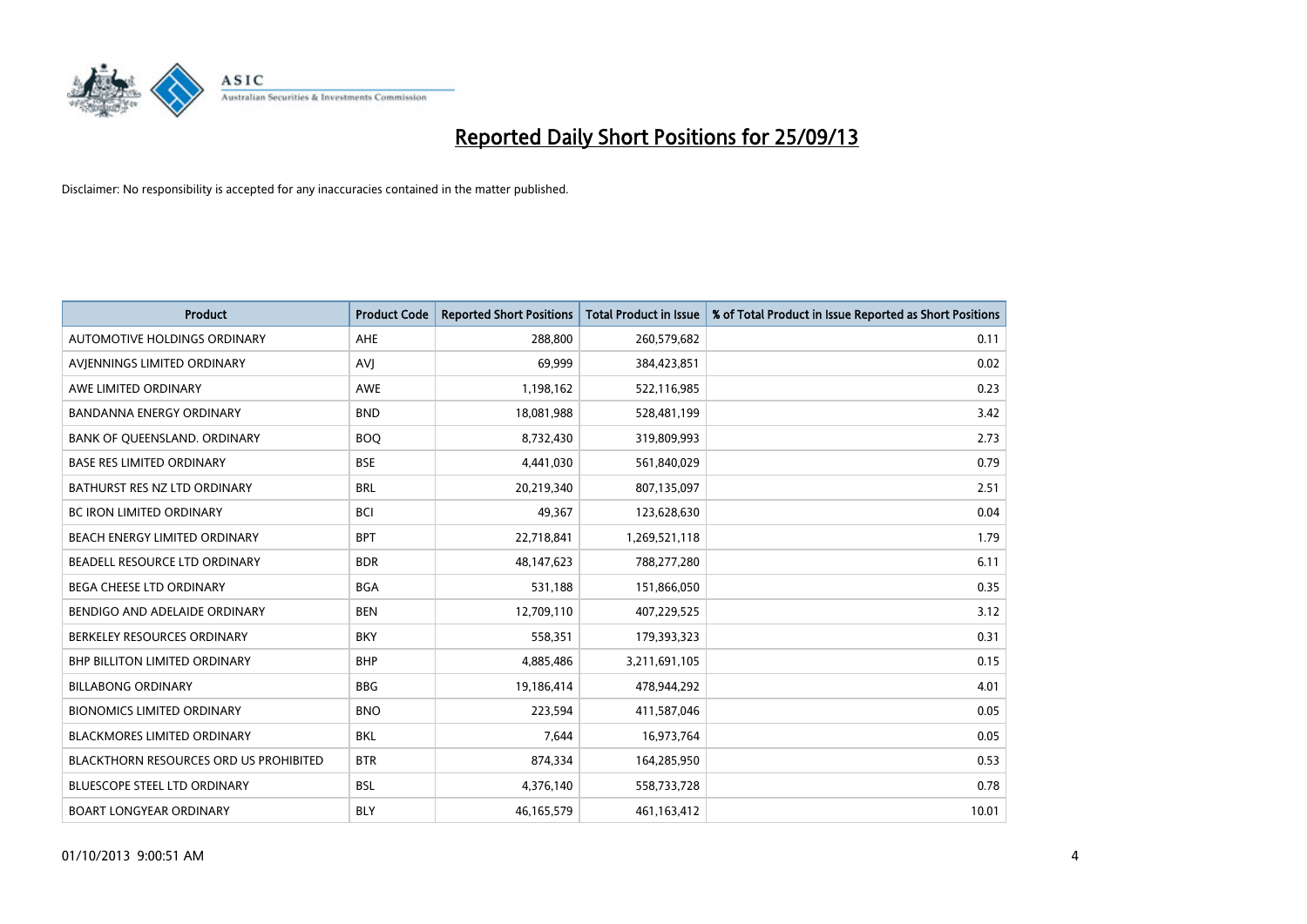

| <b>Product</b>                       | <b>Product Code</b> | <b>Reported Short Positions</b> | <b>Total Product in Issue</b> | % of Total Product in Issue Reported as Short Positions |
|--------------------------------------|---------------------|---------------------------------|-------------------------------|---------------------------------------------------------|
| <b>BOOM LOGISTICS ORDINARY</b>       | <b>BOL</b>          | 99,999                          | 470,598,576                   | 0.02                                                    |
| BORAL LIMITED. ORDINARY              | <b>BLD</b>          | 61,544,958                      | 774,000,641                   | 7.95                                                    |
| <b>BRADKEN LIMITED ORDINARY</b>      | <b>BKN</b>          | 14,441,812                      | 169,240,662                   | 8.53                                                    |
| <b>BRAMBLES LIMITED ORDINARY</b>     | <b>BXB</b>          | 1,833,557                       | 1,558,696,462                 | 0.12                                                    |
| <b>BREVILLE GROUP LTD ORDINARY</b>   | <b>BRG</b>          | 3,575,358                       | 130,095,322                   | 2.75                                                    |
| <b>BRICKWORKS LIMITED ORDINARY</b>   | <b>BKW</b>          | 84,346                          | 147,818,132                   | 0.06                                                    |
| <b>BROCKMAN MINING LTD ORDINARY</b>  | <b>BCK</b>          | 181,990                         | 7,894,482,131                 | 0.00                                                    |
| BT INVESTMENT MNGMNT ORDINARY        | <b>BTT</b>          | 40,628                          | 278,100,237                   | 0.01                                                    |
| <b>BUCCANEER ENERGY LTD ORDINARY</b> | <b>BCC</b>          | 151,557                         | 2,398,671,956                 | 0.01                                                    |
| <b>BURU ENERGY ORDINARY</b>          | <b>BRU</b>          | 11,691,530                      | 298,365,707                   | 3.92                                                    |
| <b>BWP TRUST ORDINARY UNITS</b>      | <b>BWP</b>          | 7,172,013                       | 627,165,919                   | 1.14                                                    |
| CABCHARGE AUSTRALIA ORDINARY         | CAB                 | 13,430,876                      | 120,430,683                   | 11.15                                                   |
| CALTEX AUSTRALIA ORDINARY            | <b>CTX</b>          | 1,926,593                       | 270,000,000                   | 0.71                                                    |
| CAPE LAMBERT RES LTD ORDINARY        | <b>CFE</b>          | 19,764                          | 676,191,942                   | 0.00                                                    |
| <b>CARBON ENERGY ORDINARY</b>        | <b>CNX</b>          | 120,261                         | 975,168,303                   | 0.01                                                    |
| <b>CARDNO LIMITED ORDINARY</b>       | CDD                 | 9,692,250                       | 144,126,327                   | 6.72                                                    |
| CARNARVON PETROLEUM ORDINARY         | <b>CVN</b>          | 39,246                          | 934,109,501                   | 0.00                                                    |
| CARSALES.COM LTD ORDINARY            | <b>CRZ</b>          | 2,313,103                       | 237,513,965                   | 0.97                                                    |
| <b>CASH CONVERTERS ORDINARY</b>      | CCV                 | 4,326,432                       | 423,861,025                   | 1.02                                                    |
| CEDAR WOODS PROP. ORDINARY           | <b>CWP</b>          | 279,325                         | 73,359,551                    | 0.38                                                    |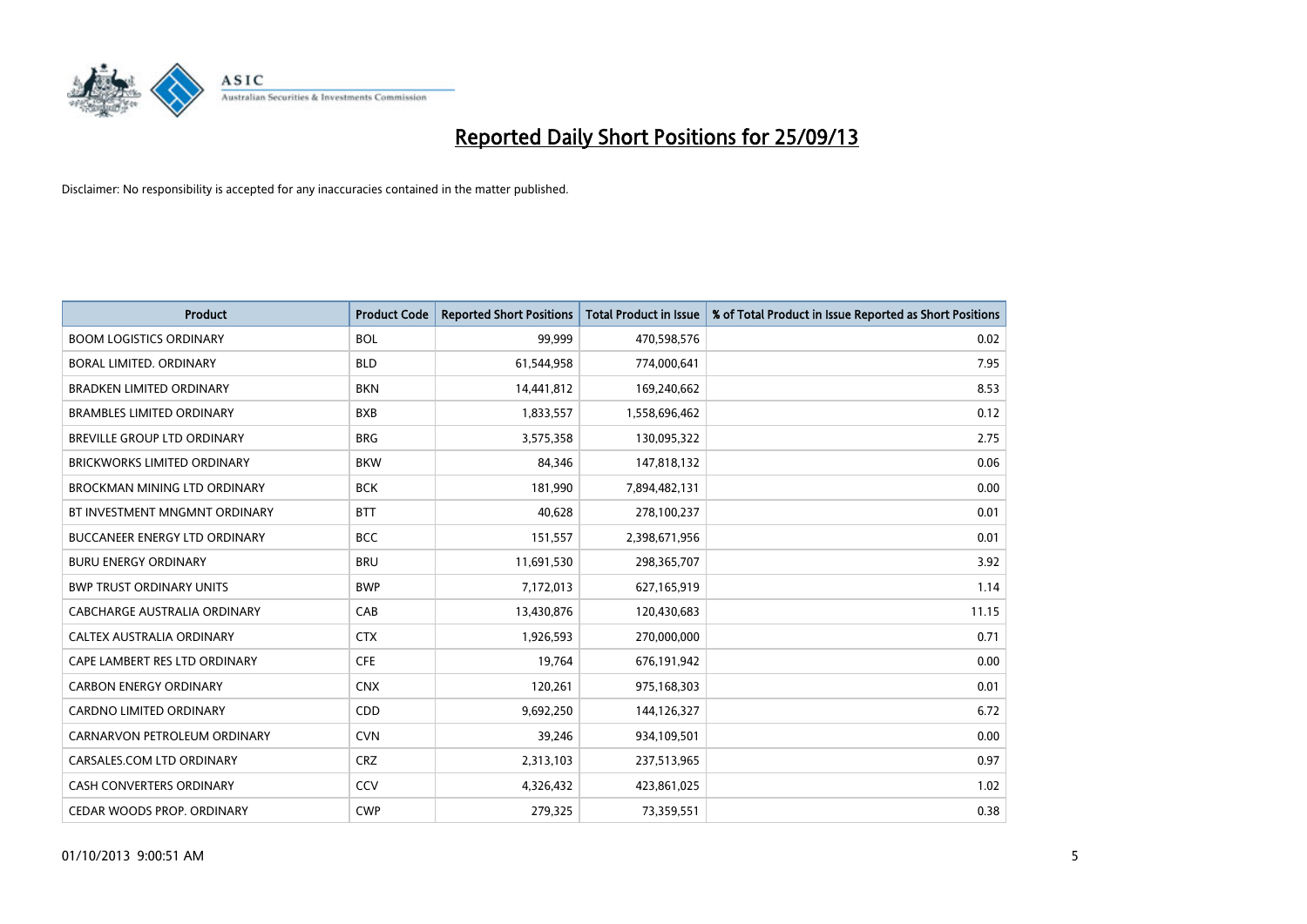

| <b>Product</b>                          | <b>Product Code</b> | <b>Reported Short Positions</b> | <b>Total Product in Issue</b> | % of Total Product in Issue Reported as Short Positions |
|-----------------------------------------|---------------------|---------------------------------|-------------------------------|---------------------------------------------------------|
| CENTRAL PETROLEUM ORDINARY              | <b>CTP</b>          | 1,118,754                       | 1,546,078,845                 | 0.07                                                    |
| CERAMIC FUEL CELLS ORDINARY             | <b>CFU</b>          | 991,102                         | 1,591,941,620                 | 0.06                                                    |
| CFS RETAIL TRUST GRP STAPLED SECURITIES | <b>CFX</b>          | 56,239,654                      | 2,858,286,690                 | 1.97                                                    |
| <b>CHALICE GOLD MINES ORDINARY</b>      | <b>CHN</b>          | 50,000                          | 251,230,886                   | 0.02                                                    |
| CHALLENGER DIV.PRO. STAPLED UNITS       | <b>CDI</b>          | 53,662                          | 214,101,013                   | 0.03                                                    |
| <b>CHALLENGER LIMITED ORDINARY</b>      | <b>CGF</b>          | 3,365,005                       | 530,862,585                   | 0.63                                                    |
| CHANDLER MACLEOD LTD ORDINARY           | <b>CMG</b>          | 4,147,648                       | 469,679,390                   | 0.88                                                    |
| CHARTER HALL GROUP STAPLED US PROHIBIT. | <b>CHC</b>          | 268,123                         | 309,018,843                   | 0.09                                                    |
| <b>CHARTER HALL RETAIL UNITS</b>        | <b>CQR</b>          | 8,069,108                       | 341,843,880                   | 2.36                                                    |
| <b>CHORUS LIMITED ORDINARY</b>          | <b>CNU</b>          | 620,438                         | 389,299,049                   | 0.16                                                    |
| CITIGOLD CORP LTD ORDINARY              | <b>CTO</b>          | 153,427                         | 1,352,907,765                 | 0.01                                                    |
| <b>CLOUGH LIMITED ORDINARY</b>          | <b>CLO</b>          | 525,915                         | 777,110,670                   | 0.07                                                    |
| COAL OF AFRICA LTD ORDINARY             | <b>CZA</b>          | 10,215                          | 1,048,368,613                 | 0.00                                                    |
| <b>COALSPUR MINES LTD ORDINARY</b>      | <b>CPL</b>          | 9,773,296                       | 641,394,435                   | 1.52                                                    |
| COCA-COLA AMATIL ORDINARY               | <b>CCL</b>          | 17,997,449                      | 763,590,249                   | 2.36                                                    |
| COCHLEAR LIMITED ORDINARY               | <b>COH</b>          | 8,079,950                       | 57,040,932                    | 14.17                                                   |
| COCKATOO COAL ORDINARY                  | <b>COK</b>          | 10,264,895                      | 886,294,158                   | 1.16                                                    |
| <b>CODAN LIMITED ORDINARY</b>           | <b>CDA</b>          | 1,177,086                       | 176,926,104                   | 0.67                                                    |
| <b>COFFEY INTERNATIONAL ORDINARY</b>    | <b>COF</b>          | 41,002                          | 255,833,165                   | 0.02                                                    |
| <b>COLLECTION HOUSE ORDINARY</b>        | <b>CLH</b>          | 1,364,460                       | 123,907,720                   | 1.10                                                    |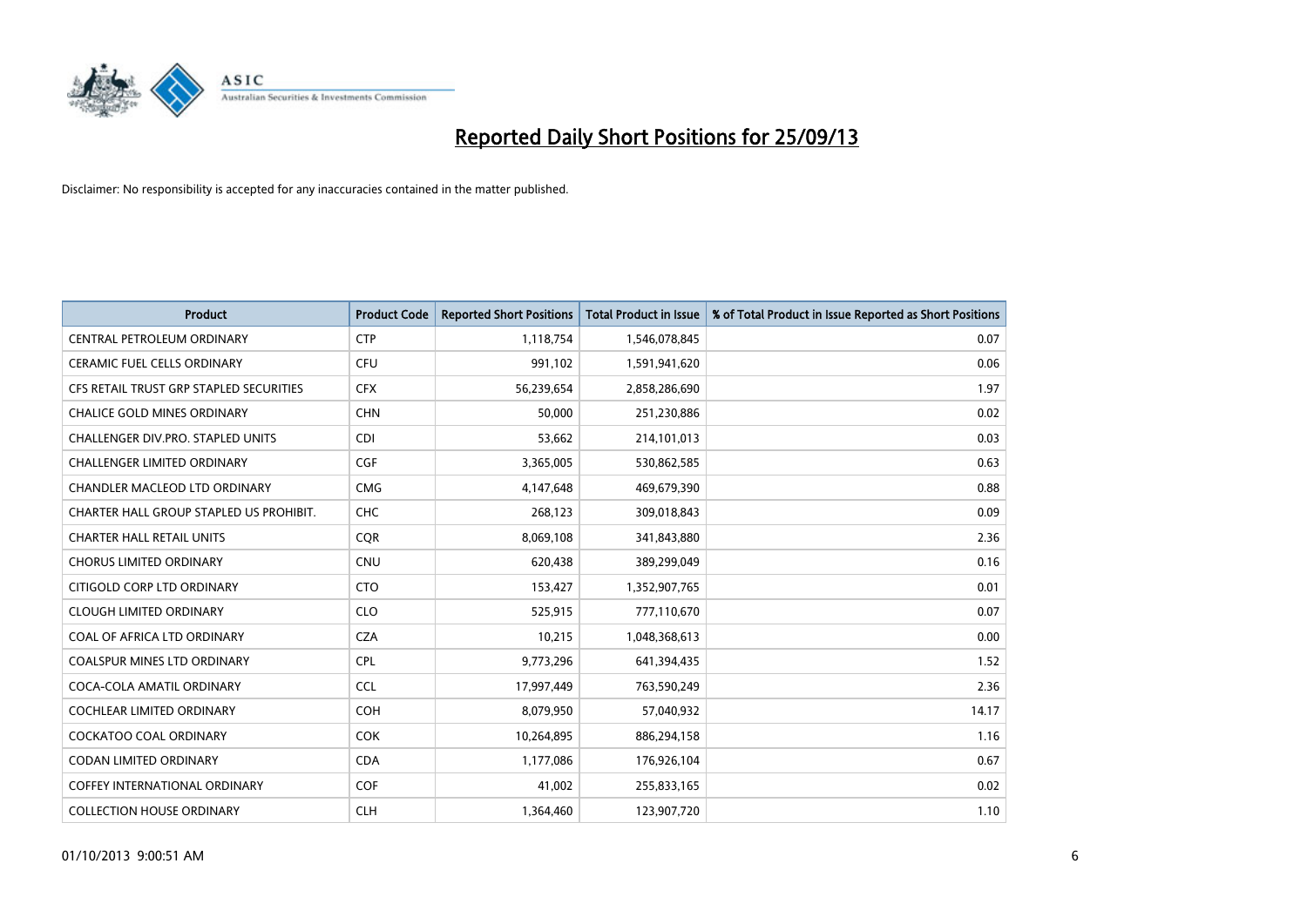

| <b>Product</b>                          | <b>Product Code</b> | <b>Reported Short Positions</b> | <b>Total Product in Issue</b> | % of Total Product in Issue Reported as Short Positions |
|-----------------------------------------|---------------------|---------------------------------|-------------------------------|---------------------------------------------------------|
| COMMONWEALTH BANK, ORDINARY             | <b>CBA</b>          | 8,193,490                       | 1,611,928,836                 | 0.51                                                    |
| COMMONWEALTH PROP ORDINARY UNITS        | <b>CPA</b>          | 32,329,762                      | 2,347,003,413                 | 1.38                                                    |
| <b>COMPASS RESOURCES ORDINARY</b>       | <b>CMR</b>          | 7,472                           | 1,403,744,100                 | 0.00                                                    |
| <b>COMPUTERSHARE LTD ORDINARY</b>       | <b>CPU</b>          | 11,703,196                      | 556,203,079                   | 2.10                                                    |
| <b>COOPER ENERGY LTD ORDINARY</b>       | <b>COE</b>          | 28,304                          | 329,099,922                   | 0.01                                                    |
| CORP TRAVEL LIMITED ORDINARY            | <b>CTD</b>          | 226,814                         | 78,246,245                    | 0.29                                                    |
| <b>CREDIT CORP GROUP ORDINARY</b>       | <b>CCP</b>          | 13,888                          | 46,131,882                    | 0.03                                                    |
| <b>CROMWELL PROP STAPLED SECURITIES</b> | <b>CMW</b>          | 16,419,770                      | 1,719,157,262                 | 0.96                                                    |
| <b>CROWE HORWATH AUS ORDINARY</b>       | <b>CRH</b>          | 1,116,163                       | 269,665,096                   | 0.41                                                    |
| <b>CROWN LIMITED ORDINARY</b>           | <b>CWN</b>          | 3,863,805                       | 728,394,185                   | 0.53                                                    |
| <b>CSG LIMITED ORDINARY</b>             | CSV                 | 384,843                         | 278,873,075                   | 0.14                                                    |
| <b>CSL LIMITED ORDINARY</b>             | <b>CSL</b>          | 409,411                         | 487,088,966                   | 0.08                                                    |
| <b>CSR LIMITED ORDINARY</b>             | <b>CSR</b>          | 35,275,399                      | 506,000,315                   | 6.97                                                    |
| <b>CUDECO LIMITED ORDINARY</b>          | CDU                 | 8,304,415                       | 205,017,174                   | 4.05                                                    |
| DART ENERGY LTD ORDINARY                | <b>DTE</b>          | 9,095,447                       | 1,010,608,214                 | 0.90                                                    |
| DATA#3 LIMITED ORDINARY                 | DTL                 | 68,297                          | 153,974,950                   | 0.04                                                    |
| DAVID JONES LIMITED ORDINARY            | <b>DJS</b>          | 54,217,930                      | 535,002,401                   | 10.13                                                   |
| <b>DECMIL GROUP LIMITED ORDINARY</b>    | <b>DCG</b>          | 3,905,466                       | 168,657,794                   | 2.32                                                    |
| DEEP YELLOW LIMITED ORDINARY            | <b>DYL</b>          | 100,002                         | 1,562,794,247                 | 0.01                                                    |
| DEXUS PROPERTY GROUP STAPLED UNITS      | <b>DXS</b>          | 16,465,321                      | 4,673,157,562                 | 0.35                                                    |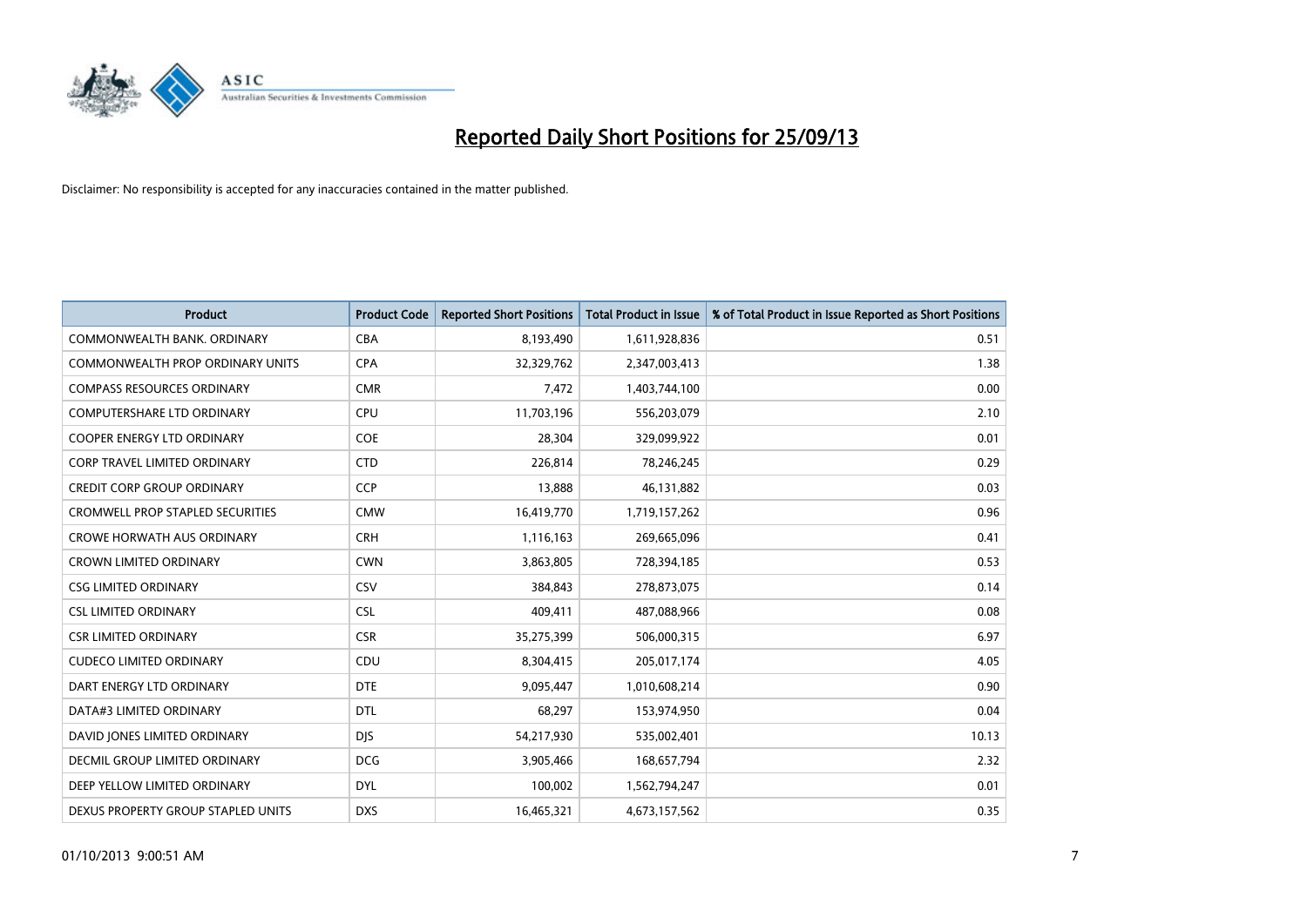

| <b>Product</b>                       | <b>Product Code</b> | <b>Reported Short Positions</b> | <b>Total Product in Issue</b> | % of Total Product in Issue Reported as Short Positions |
|--------------------------------------|---------------------|---------------------------------|-------------------------------|---------------------------------------------------------|
| DISCOVERY METALS LTD ORDINARY        | <b>DML</b>          | 11,241,899                      | 486,986,451                   | 2.31                                                    |
| DOMINO PIZZA ENTERPR ORDINARY        | <b>DMP</b>          | 340,127                         | 85,855,713                    | 0.40                                                    |
| DONACO INTERNATIONAL ORDINARY        | <b>DNA</b>          | 14,478                          | 371,719,896                   | 0.00                                                    |
| DOWNER EDI LIMITED ORDINARY          | <b>DOW</b>          | 11,657,372                      | 433,409,429                   | 2.69                                                    |
| DRILLSEARCH ENERGY ORDINARY          | <b>DLS</b>          | 15,535,418                      | 429,665,895                   | 3.62                                                    |
| DUET GROUP STAPLED US PROHIBIT.      | <b>DUE</b>          | 7,136,380                       | 1,237,195,531                 | 0.58                                                    |
| <b>DULUXGROUP LIMITED ORDINARY</b>   | <b>DLX</b>          | 2,850,929                       | 377,019,430                   | 0.76                                                    |
| <b>DWS LTD ORDINARY</b>              | <b>DWS</b>          | 462,728                         | 132,362,763                   | 0.35                                                    |
| ECHO ENTERTAINMENT ORDINARY          | <b>EGP</b>          | 5,606,792                       | 825,672,730                   | 0.68                                                    |
| <b>ELDERS LIMITED ORDINARY</b>       | <b>ELD</b>          | 18,736,311                      | 455,013,329                   | 4.12                                                    |
| ELEMENTAL MINERALS ORDINARY          | <b>ELM</b>          | 7,886                           | 303,263,391                   | 0.00                                                    |
| ELEMENTOS LIMITED ORDINARY           | <b>ELT</b>          | 16                              | 188,638,746                   | 0.00                                                    |
| <b>EMECO HOLDINGS ORDINARY</b>       | <b>EHL</b>          | 13,148,375                      | 599,675,707                   | 2.19                                                    |
| <b>ENDEAVOUR MIN CORP CDI 1:1</b>    | <b>EVR</b>          | 403,068                         | 94,057,031                    | 0.43                                                    |
| <b>ENERGY DEVELOPMENTS ORDINARY</b>  | <b>ENE</b>          | 1,115                           | 162,829,887                   | 0.00                                                    |
| <b>ENERGY RESOURCES ORDINARY 'A'</b> | <b>ERA</b>          | 8,573,016                       | 517,725,062                   | 1.66                                                    |
| ENERGY WORLD CORPOR. ORDINARY        | <b>EWC</b>          | 30,266,324                      | 1,734,166,672                 | 1.75                                                    |
| ENVESTRA LIMITED ORDINARY            | <b>ENV</b>          | 4,762,747                       | 1,796,808,474                 | 0.27                                                    |
| EQUATORIAL RES LTD ORDINARY          | EQX                 | 8                               | 121,885,353                   | 0.00                                                    |
| ERM POWER LIMITED ORDINARY           | EPW                 | 81,432                          | 208,116,807                   | 0.04                                                    |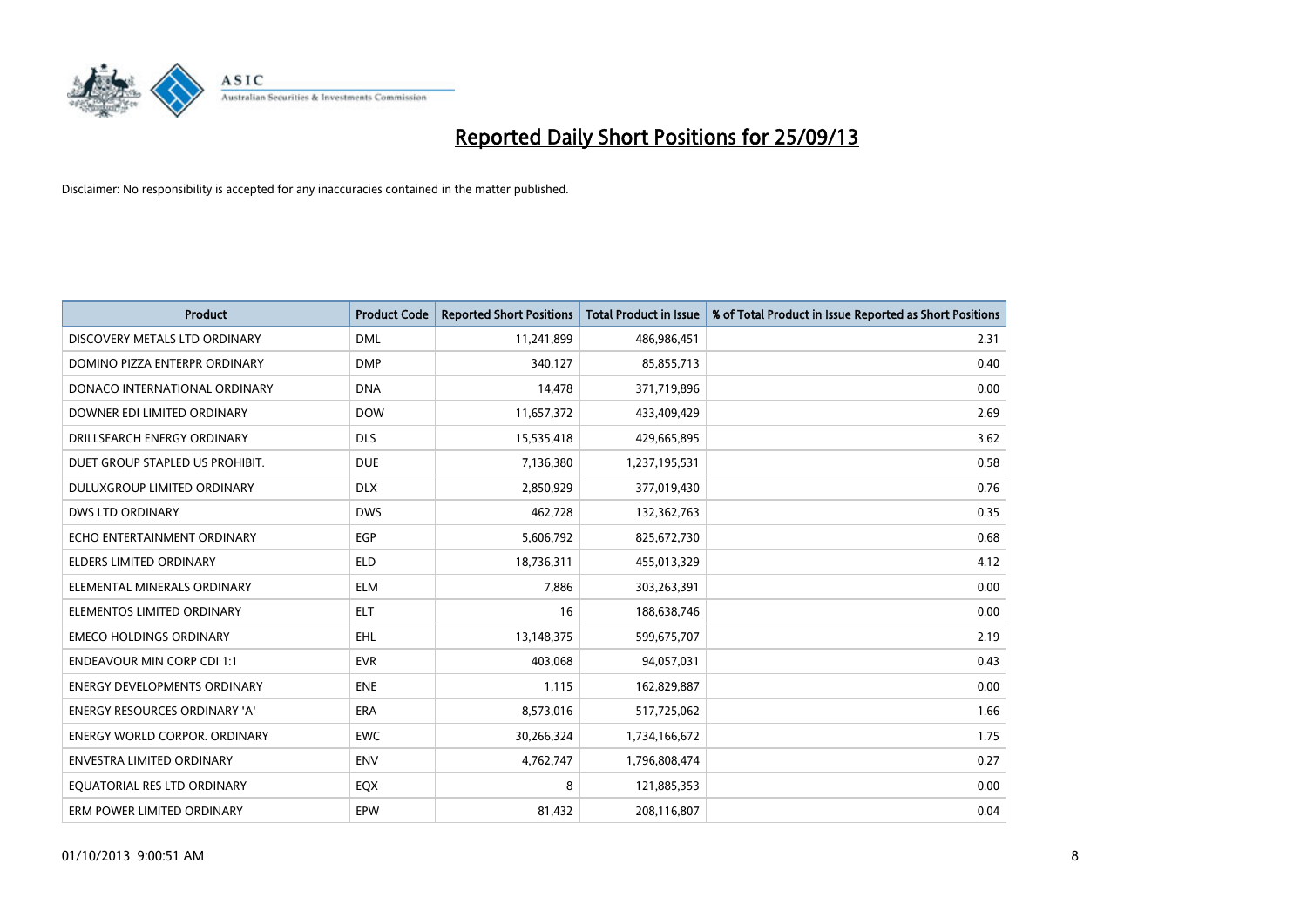

| <b>Product</b>                         | <b>Product Code</b> | <b>Reported Short Positions</b> | <b>Total Product in Issue</b> | % of Total Product in Issue Reported as Short Positions |
|----------------------------------------|---------------------|---------------------------------|-------------------------------|---------------------------------------------------------|
| <b>ESERVGLOBAL LIMITED ORDINARY</b>    | ESV                 | 6,768,601                       | 249,045,997                   | 2.72                                                    |
| EVOLUTION MINING LTD ORDINARY          | <b>EVN</b>          | 18,791,686                      | 708,652,367                   | 2.65                                                    |
| FAIRFAX MEDIA LTD ORDINARY             | <b>FXI</b>          | 299,166,389                     | 2,351,955,725                 | 12.72                                                   |
| <b>FANTASTIC HOLDINGS ORDINARY</b>     | <b>FAN</b>          | 12,401                          | 103,068,398                   | 0.01                                                    |
| <b>FAR LTD ORDINARY</b>                | FAR                 | 24,589,771                      | 2,499,846,742                 | 0.98                                                    |
| FEDERATION CNTRES ORD/UNIT STAPLED SEC | <b>FDC</b>          | 3,586,836                       | 1,427,641,565                 | 0.25                                                    |
| FINBAR GROUP LIMITED ORDINARY          | <b>FRI</b>          | 16,206                          | 220,847,184                   | 0.01                                                    |
| FISHER & PAYKEL H. ORDINARY            | <b>FPH</b>          | 231,002                         | 546,816,080                   | 0.04                                                    |
| FKP PROPERTY GROUP STAPLED SECURITIES  | <b>FKP</b>          | 8,970,139                       | 321,578,705                   | 2.79                                                    |
| FLEETWOOD CORP ORDINARY                | <b>FWD</b>          | 2,463,145                       | 60,522,619                    | 4.07                                                    |
| FLETCHER BUILDING ORDINARY             | <b>FBU</b>          | 4,637,306                       | 686,096,427                   | 0.68                                                    |
| FLEXIGROUP LIMITED ORDINARY            | <b>FXL</b>          | 63,273                          | 303,385,394                   | 0.02                                                    |
| <b>FLIGHT CENTRE ORDINARY</b>          | <b>FLT</b>          | 3,538,334                       | 100,523,468                   | 3.52                                                    |
| FLINDERS MINES LTD ORDINARY            | <b>FMS</b>          | 2,913,441                       | 1,824,843,676                 | 0.16                                                    |
| <b>FOCUS MINERALS LTD ORDINARY</b>     | <b>FML</b>          | 30,535,939                      | 9,137,375,877                 | 0.33                                                    |
| FONTERRA SHARE FUND ORDINARY UNITS     | <b>FSF</b>          | 102,000                         | 105,039,495                   | 0.10                                                    |
| <b>FORGE GROUP LIMITED ORDINARY</b>    | FGE                 | 1,498,858                       | 86,169,014                    | 1.74                                                    |
| FORTESCUE METALS GRP ORDINARY          | <b>FMG</b>          | 172,348,074                     | 3,113,798,659                 | 5.53                                                    |
| <b>G.U.D. HOLDINGS ORDINARY</b>        | <b>GUD</b>          | 6,192,421                       | 71,341,319                    | 8.68                                                    |
| <b>G8 EDUCATION LIMITED ORDINARY</b>   | <b>GEM</b>          | 1,862,763                       | 273,390,260                   | 0.68                                                    |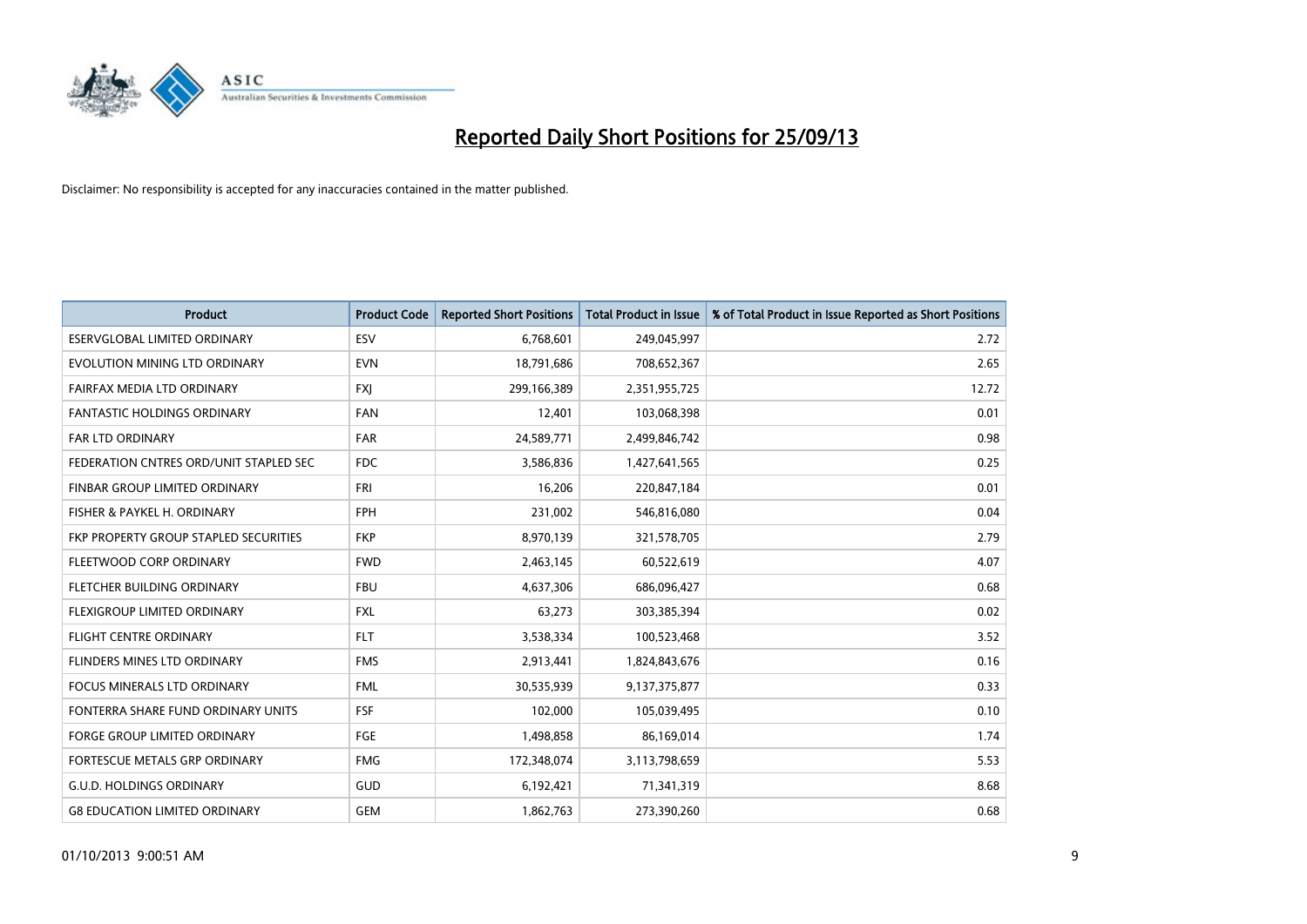

| <b>Product</b>                                   | <b>Product Code</b> | <b>Reported Short Positions</b> | <b>Total Product in Issue</b> | % of Total Product in Issue Reported as Short Positions |
|--------------------------------------------------|---------------------|---------------------------------|-------------------------------|---------------------------------------------------------|
| <b>GALAXY RESOURCES ORDINARY</b>                 | GXY                 | 12,208,917                      | 800,734,646                   | 1.52                                                    |
| <b>GENETIC TECHNOLOGIES ORDINARY</b>             | GTG                 | 209,610                         | 517,138,486                   | 0.04                                                    |
| <b>GEODYNAMICS LIMITED ORDINARY</b>              | GDY                 | 850                             | 406,452,608                   | 0.00                                                    |
| GI DYNAMICS, INC CDI US PROHIBITED               | GID                 | 5,188                           | 389,977,755                   | 0.00                                                    |
| <b>GINDALBIE METALS LTD ORDINARY</b>             | GBG                 | 52,476,929                      | 1,492,982,791                 | 3.51                                                    |
| <b>GOODMAN FIELDER, ORDINARY</b>                 | <b>GFF</b>          | 33,743,983                      | 1,955,559,207                 | 1.73                                                    |
| <b>GOODMAN GROUP STAPLED</b>                     | GMG                 | 3,350,245                       | 1,718,698,949                 | 0.19                                                    |
| <b>GPT GROUP STAPLED SEC.</b>                    | GPT                 | 7,001,244                       | 1,701,676,508                 | 0.41                                                    |
| <b>GRAINCORP LIMITED A CLASS ORDINARY</b>        | <b>GNC</b>          | 27,910                          | 228,855,628                   | 0.01                                                    |
| <b>GRANGE RESOURCES, ORDINARY</b>                | GRR                 | 5,085,585                       | 1,156,492,195                 | 0.44                                                    |
| <b>GREENCROSS LIMITED ORDINARY</b>               | <b>GXL</b>          | 824                             | 37,454,599                    | 0.00                                                    |
| <b>GREENLAND MIN EN LTD ORDINARY</b>             | GGG                 | 4,409,188                       | 572,720,096                   | 0.77                                                    |
| <b>GROWTHPOINT PROPERTY ORD/UNIT STAPLED SEC</b> | GOZ                 | 94,299                          | 414,229,412                   | 0.02                                                    |
| <b>GRYPHON MINERALS LTD ORDINARY</b>             | GRY                 | 8,735,466                       | 400,691,164                   | 2.18                                                    |
| <b>GUILDFORD COAL LTD ORDINARY</b>               | <b>GUF</b>          | 457,709                         | 635,046,899                   | 0.07                                                    |
| <b>GWA GROUP LTD ORDINARY</b>                    | <b>GWA</b>          | 14,381,435                      | 306,533,770                   | 4.69                                                    |
| HARVEY NORMAN ORDINARY                           | <b>HVN</b>          | 63,334,380                      | 1,062,316,784                 | 5.96                                                    |
| <b>HENDERSON GROUP CDI 1:1</b>                   | <b>HGG</b>          | 1,747,078                       | 733,252,837                   | 0.24                                                    |
| HFA HOLDINGS LIMITED ORDINARY                    | <b>HFA</b>          | 3,863                           | 118,738,157                   | 0.00                                                    |
| <b>HIGHLANDS PACIFIC ORDINARY</b>                | <b>HIG</b>          | 500,001                         | 789,344,774                   | 0.06                                                    |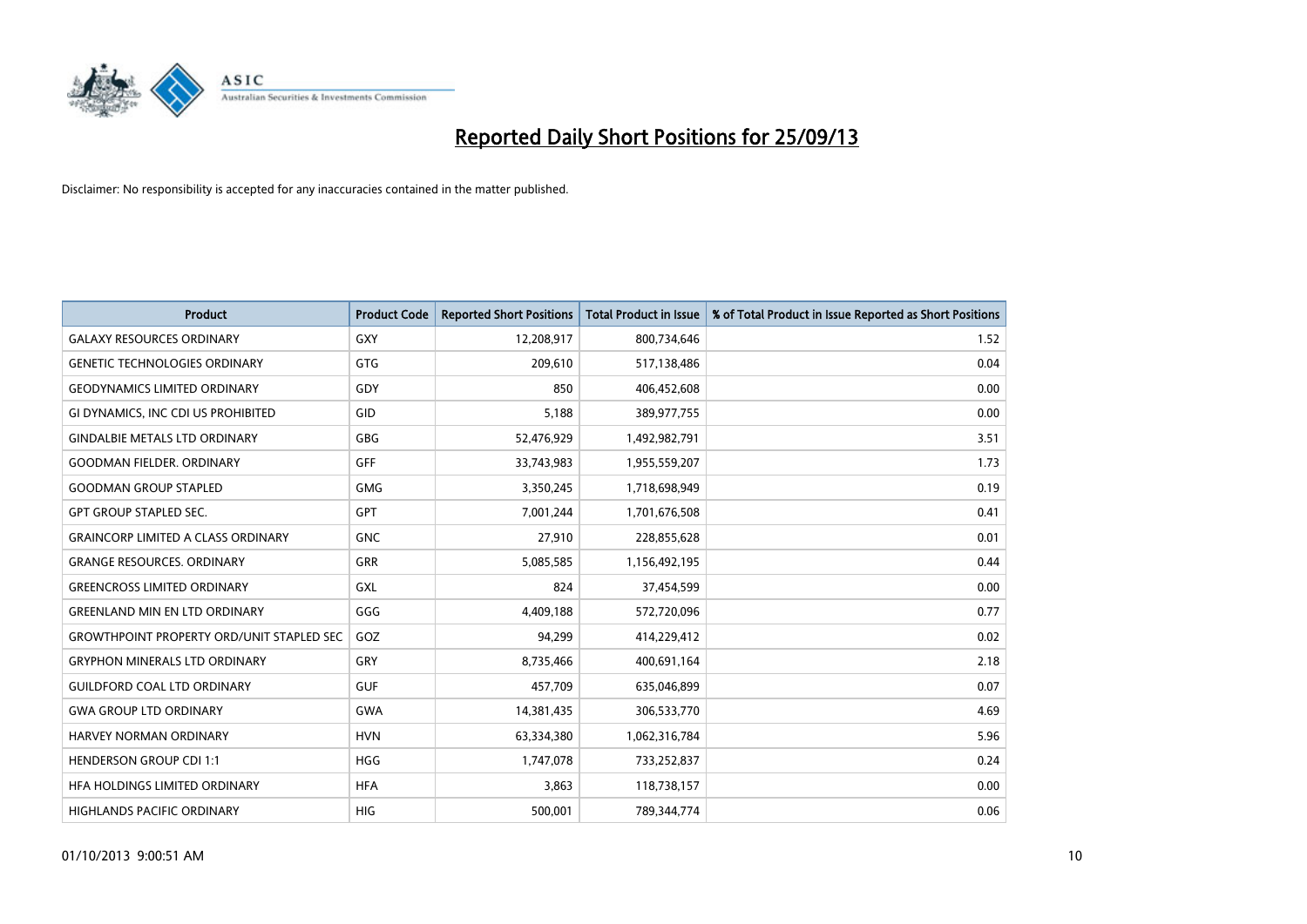

| <b>Product</b>                                | <b>Product Code</b> | <b>Reported Short Positions</b> | <b>Total Product in Issue</b> | % of Total Product in Issue Reported as Short Positions |
|-----------------------------------------------|---------------------|---------------------------------|-------------------------------|---------------------------------------------------------|
| HILLGROVE RES LTD ORDINARY                    | <b>HGO</b>          | 4,414,519                       | 1,024,760,221                 | 0.43                                                    |
| HILLS HOLDINGS LTD ORDINARY                   | HIL                 | 200,998                         | 246,500,444                   | 0.08                                                    |
| HORIZON OIL LIMITED ORDINARY                  | <b>HZN</b>          | 72,563,009                      | 1,297,449,932                 | 5.59                                                    |
| HOT CHILI LTD ORDINARY                        | <b>HCH</b>          | 10,000                          | 333,108,886                   | 0.00                                                    |
| <b>ICON ENERGY LIMITED ORDINARY</b>           | <b>ICN</b>          | 19,230                          | 535,455,958                   | 0.00                                                    |
| <b>IINET LIMITED ORDINARY</b>                 | <b>IIN</b>          | 1,979,570                       | 161,238,847                   | 1.23                                                    |
| <b>ILUKA RESOURCES ORDINARY</b>               | <b>ILU</b>          | 39,706,621                      | 418,700,517                   | 9.48                                                    |
| <b>IMDEX LIMITED ORDINARY</b>                 | <b>IMD</b>          | 4,558,869                       | 210,473,188                   | 2.17                                                    |
| IMF (AUSTRALIA) LTD ORDINARY                  | <b>IMF</b>          | 2,659,533                       | 123,203,426                   | 2.16                                                    |
| <b>INCITEC PIVOT ORDINARY</b>                 | IPL                 | 25,843,864                      | 1,628,730,107                 | 1.59                                                    |
| INDEPENDENCE GROUP ORDINARY                   | <b>IGO</b>          | 3,981,754                       | 233,323,905                   | 1.71                                                    |
| <b>INDOPHIL RESOURCES ORDINARY</b>            | <b>IRN</b>          | 546,935                         | 1,203,146,194                 | 0.05                                                    |
| INFIGEN ENERGY STAPLED SECURITIES             | <b>IFN</b>          | 4,511,968                       | 764,993,434                   | 0.59                                                    |
| <b>INFOMEDIA LTD ORDINARY</b>                 | IFM                 | 261,634                         | 304,833,155                   | 0.09                                                    |
| <b>INGENIA GROUP STAPLED SECURITIES</b>       | <b>INA</b>          | 2,940,352                       | 507,179,194                   | 0.58                                                    |
| INOVA RESOURCES LTD ORDINARY                  | <b>IVA</b>          | 139,758                         | 729,665,661                   | 0.02                                                    |
| INSURANCE AUSTRALIA ORDINARY                  | IAG                 | 3,129,484                       | 2,079,034,021                 | 0.15                                                    |
| <b>INTREPID MINES ORDINARY</b>                | <b>IAU</b>          | 18,930,522                      | 556,194,977                   | 3.40                                                    |
| <b>INVESTA OFFICE FUND STAPLED SECURITIES</b> | <b>IOF</b>          | 998,698                         | 614,047,458                   | 0.16                                                    |
| <b>INVOCARE LIMITED ORDINARY</b>              | <b>IVC</b>          | 6,570,841                       | 110,030,298                   | 5.97                                                    |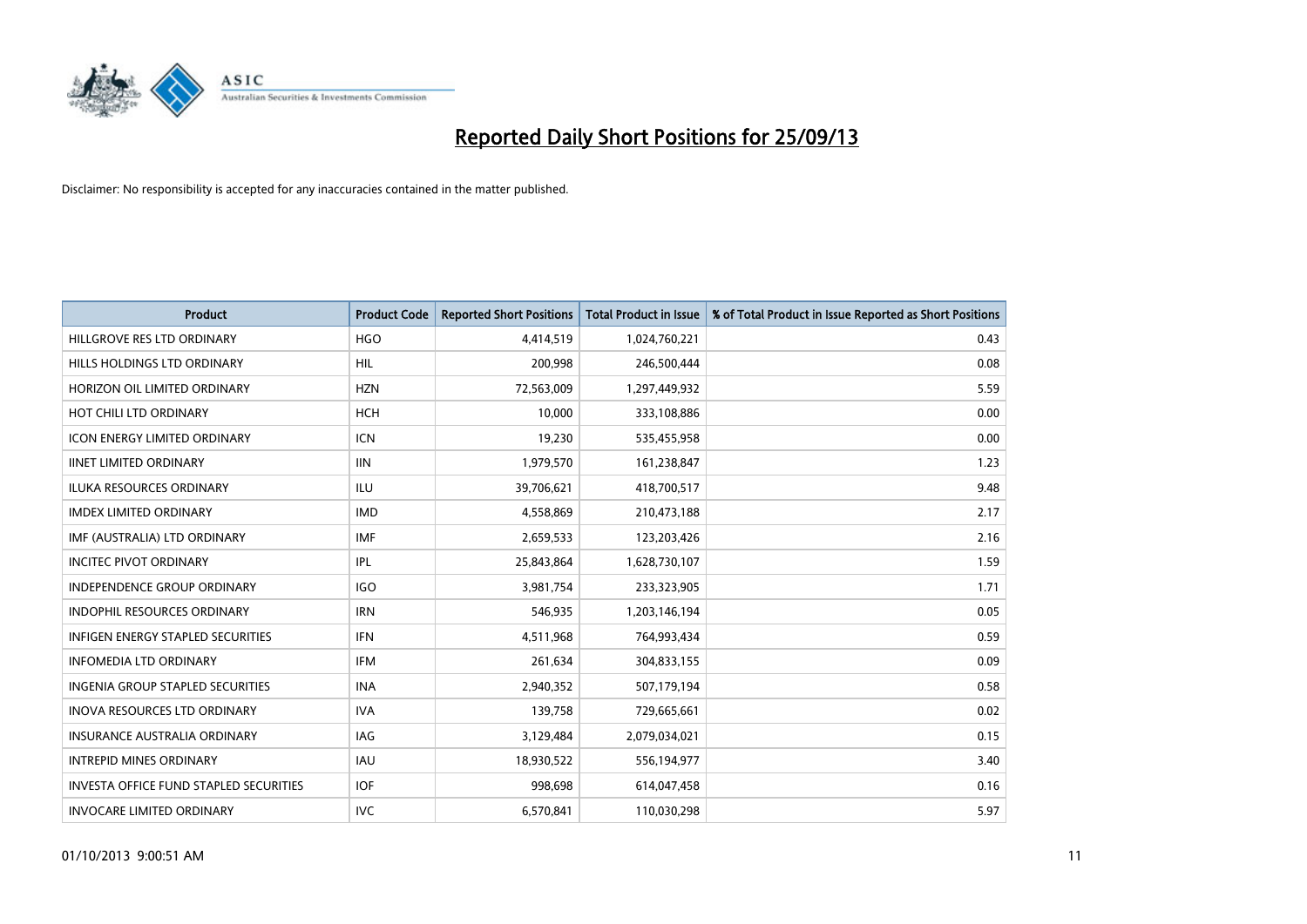

| <b>Product</b>                                  | <b>Product Code</b> | <b>Reported Short Positions</b> | <b>Total Product in Issue</b> | % of Total Product in Issue Reported as Short Positions |
|-------------------------------------------------|---------------------|---------------------------------|-------------------------------|---------------------------------------------------------|
| <b>IOOF HOLDINGS LTD ORDINARY</b>               | IFL                 | 2,149,433                       | 232,118,034                   | 0.93                                                    |
| <b>IPROPERTY GROUP LTD ORDINARY</b>             | <b>IPP</b>          | 750                             | 181,398,426                   | 0.00                                                    |
| <b>IRESS LIMITED ORDINARY</b>                   | <b>IRE</b>          | 359,993                         | 158,585,126                   | 0.23                                                    |
| <b>IRON ORE HOLDINGS ORDINARY</b>               | <b>IOH</b>          | 26,197                          | 161,174,005                   | 0.02                                                    |
| <b>ISELECT LTD ORDINARY</b>                     | <b>ISU</b>          | 2,502,274                       | 259,964,894                   | 0.96                                                    |
| ISHS ASIA 50 ETF CDI 1:1                        | <b>IAA</b>          | 9,734                           | 1,700,000                     | 0.57                                                    |
| ISHS EUROPE ETF CDI 1:1                         | IEU                 | 13,021                          | 50,800,000                    | 0.03                                                    |
| <b>JAMES HARDIE INDUST CHESS DEPOSITARY INT</b> | <b>IHX</b>          | 7,799,008                       | 442,685,722                   | 1.76                                                    |
| <b>JB HI-FI LIMITED ORDINARY</b>                | <b>IBH</b>          | 8,826,521                       | 99,917,963                    | 8.83                                                    |
| <b>JUPITER MINES ORDINARY</b>                   | <b>IMS</b>          | 9,874                           | 2,281,835,383                 | 0.00                                                    |
| KAGARA LTD ORDINARY                             | KZL                 | 3,349,855                       | 798,953,117                   | 0.42                                                    |
| KAROON GAS AUSTRALIA ORDINARY                   | <b>KAR</b>          | 917,600                         | 255,841,581                   | 0.36                                                    |
| KATHMANDU HOLD LTD ORDINARY                     | <b>KMD</b>          | 23,308                          | 200,215,894                   | 0.01                                                    |
| <b>KBL MINING LIMITED ORDINARY</b>              | KBL                 | 1,820                           | 393,535,629                   | 0.00                                                    |
| KINGSGATE CONSOLID, ORDINARY                    | <b>KCN</b>          | 12,283,991                      | 152,284,777                   | 8.07                                                    |
| KINGSROSE MINING LTD ORDINARY                   | <b>KRM</b>          | 482,563                         | 335,753,851                   | 0.14                                                    |
| LEIGHTON HOLDINGS ORDINARY                      | LEI                 | 16,431,951                      | 337,235,188                   | 4.87                                                    |
| LEND LEASE GROUP UNIT/ORD STAPLED               | <b>LLC</b>          | 1,725,888                       | 575,508,314                   | 0.30                                                    |
| LINC ENERGY LTD ORDINARY                        | <b>LNC</b>          | 17,350,999                      | 518,687,562                   | 3.35                                                    |
| LYCOPODIUM LIMITED ORDINARY                     | <b>LYL</b>          | 787                             | 38,955,103                    | 0.00                                                    |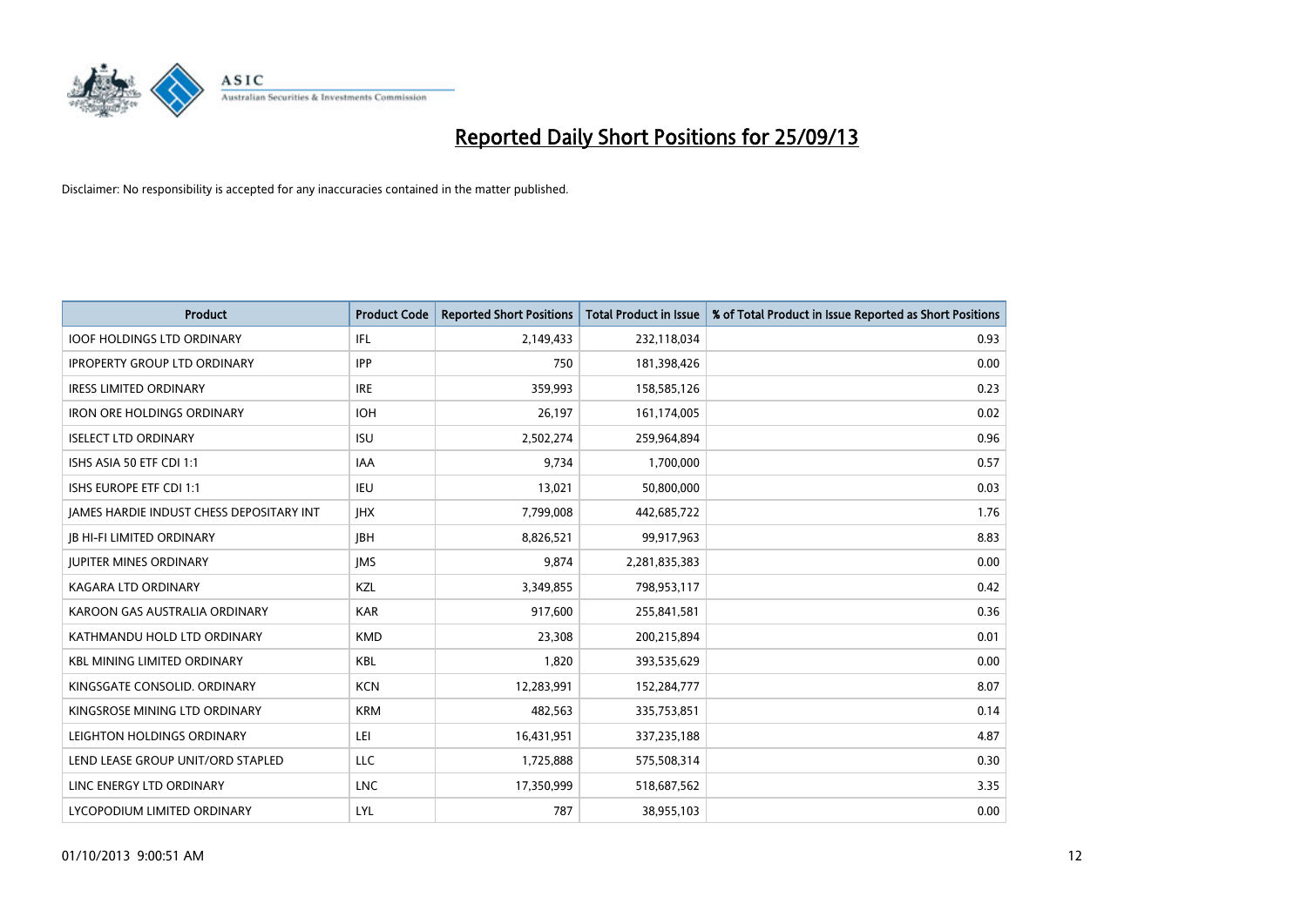

| <b>Product</b>                        | <b>Product Code</b> | <b>Reported Short Positions</b> | <b>Total Product in Issue</b> | % of Total Product in Issue Reported as Short Positions |
|---------------------------------------|---------------------|---------------------------------|-------------------------------|---------------------------------------------------------|
| LYNAS CORPORATION ORDINARY            | <b>LYC</b>          | 189,081,413                     | 1,961,051,292                 | 9.64                                                    |
| M2 TELECOMMUNICATION ORDINARY         | <b>MTU</b>          | 7,362,405                       | 178,498,822                   | 4.12                                                    |
| <b>MACA LIMITED ORDINARY</b>          | <b>MLD</b>          | 868                             | 172,500,000                   | 0.00                                                    |
| <b>MACMAHON HOLDINGS ORDINARY</b>     | <b>MAH</b>          | 1,575,677                       | 1,261,699,966                 | 0.12                                                    |
| MACO ATLAS ROADS GRP ORDINARY STAPLED | <b>MOA</b>          | 18,252,766                      | 487,230,540                   | 3.75                                                    |
| MACQUARIE GROUP LTD ORDINARY          | MQG                 | 1,247,576                       | 339,888,036                   | 0.37                                                    |
| MACQUARIE TELECOM GP ORDINARY         | MAQ                 | 3,071                           | 20,967,121                    | 0.01                                                    |
| MAGELLAN FIN GRP LTD ORDINARY         | <b>MFG</b>          | 582,555                         | 153,505,712                   | 0.38                                                    |
| <b>MATRIX C &amp; E LTD ORDINARY</b>  | <b>MCE</b>          | 2,917,447                       | 94,555,428                    | 3.09                                                    |
| <b>MAVERICK DRILLING ORDINARY</b>     | <b>MAD</b>          | 10,904,075                      | 452,726,751                   | 2.41                                                    |
| <b>MAXITRANS INDUSTRIES ORDINARY</b>  | <b>MXI</b>          | 291,767                         | 183,993,392                   | 0.16                                                    |
| MAYNE PHARMA LTD ORDINARY             | <b>MYX</b>          | 3,139,925                       | 563,459,968                   | 0.56                                                    |
| MCMILLAN SHAKESPEARE ORDINARY         | <b>MMS</b>          | 1,598,568                       | 74,523,965                    | 2.15                                                    |
| MEDUSA MINING LTD ORDINARY            | <b>MML</b>          | 1,920,930                       | 188,903,911                   | 1.02                                                    |
| MEO AUSTRALIA LTD ORDINARY            | <b>MEO</b>          | 10,845                          | 627,264,587                   | 0.00                                                    |
| MERMAID MARINE ORDINARY               | <b>MRM</b>          | 616,446                         | 230,918,607                   | 0.27                                                    |
| MESOBLAST LIMITED ORDINARY            | <b>MSB</b>          | 15,572,101                      | 317,350,901                   | 4.91                                                    |
| METALS X LIMITED ORDINARY             | <b>MLX</b>          | 77,960                          | 1,652,636,110                 | 0.00                                                    |
| METCASH LIMITED ORDINARY              | <b>MTS</b>          | 88,076,602                      | 880,704,786                   | 10.00                                                   |
| METMINCO LIMITED ORDINARY             | <b>MNC</b>          | 570,908                         | 1,749,543,023                 | 0.03                                                    |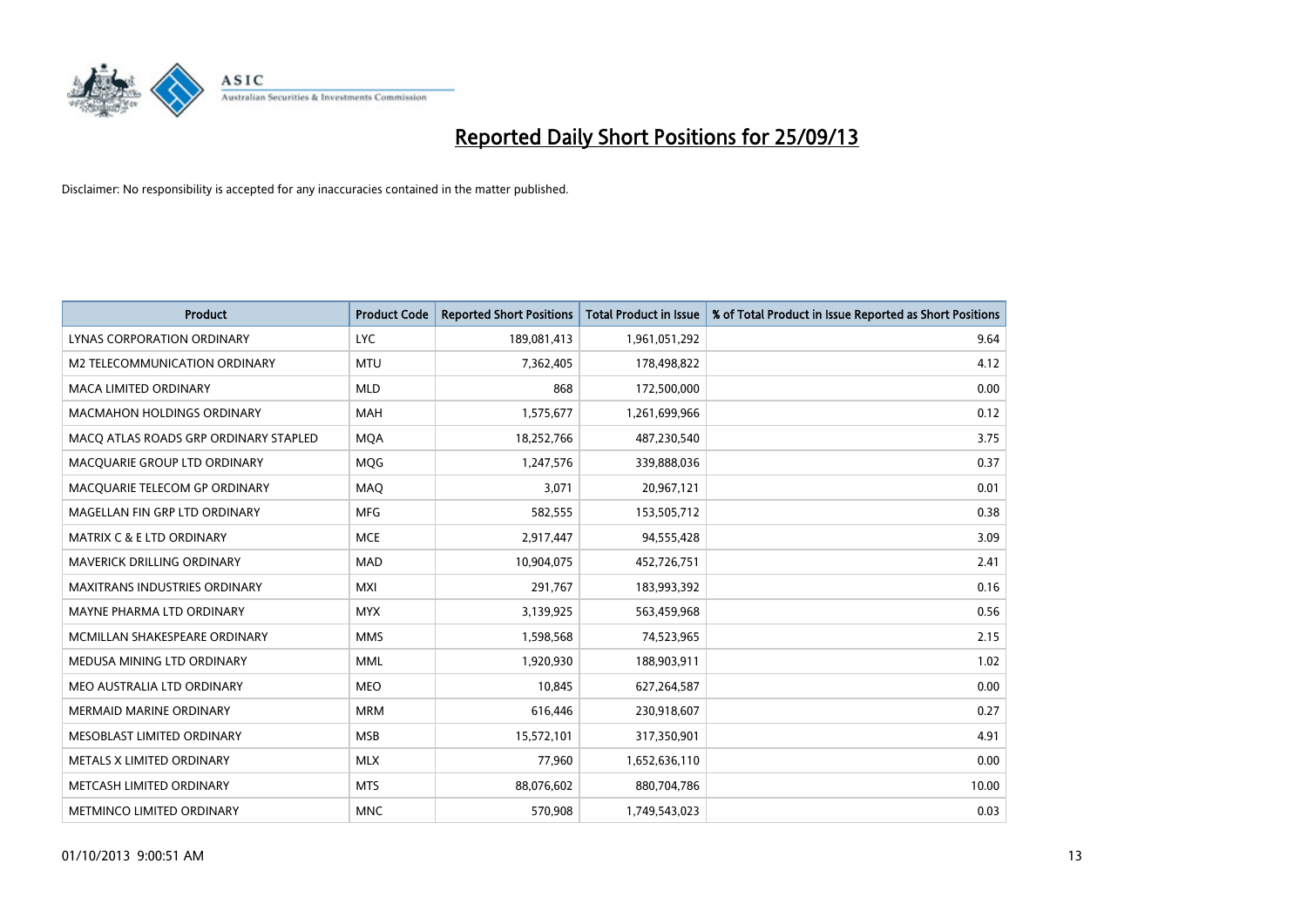

| <b>Product</b>                    | <b>Product Code</b> | <b>Reported Short Positions</b> | <b>Total Product in Issue</b> | % of Total Product in Issue Reported as Short Positions |
|-----------------------------------|---------------------|---------------------------------|-------------------------------|---------------------------------------------------------|
| MICLYN EXP OFFSHR ORDINARY        | <b>MIO</b>          | 95,856                          | 281,538,972                   | 0.03                                                    |
| MIGHTY RIVER POWER ORDINARY       | <b>MYT</b>          | 4,019                           | 1,400,000,094                 | 0.00                                                    |
| MILTON CORPORATION ORDINARY       | <b>MLT</b>          | 5,359                           | 122,147,119                   | 0.00                                                    |
| MINCOR RESOURCES NL ORDINARY      | <b>MCR</b>          | 2,412,509                       | 188,208,274                   | 1.28                                                    |
| MINERAL DEPOSITS ORDINARY         | <b>MDL</b>          | 2,810,918                       | 83,538,786                    | 3.36                                                    |
| MINERAL RESOURCES, ORDINARY       | <b>MIN</b>          | 3,390,007                       | 185,987,992                   | 1.82                                                    |
| MIRABELA NICKEL LTD ORDINARY      | <b>MBN</b>          | 41,622,108                      | 876,801,147                   | 4.75                                                    |
| MIRVAC GROUP STAPLED SECURITIES   | <b>MGR</b>          | 6,753,835                       | 3,664,938,678                 | 0.18                                                    |
| MOLOPO ENERGY LTD ORDINARY        | <b>MPO</b>          | 233,065                         | 246,724,091                   | 0.09                                                    |
| MONADELPHOUS GROUP ORDINARY       | <b>MND</b>          | 11,829,406                      | 92,308,047                    | 12.82                                                   |
| MORTGAGE CHOICE LTD ORDINARY      | <b>MOC</b>          | 364,665                         | 123,431,282                   | 0.30                                                    |
| <b>MOUNT GIBSON IRON ORDINARY</b> | <b>MGX</b>          | 12,267,311                      | 1,090,584,232                 | 1.12                                                    |
| MULTIPLEX SITES SITES             | <b>MXUPA</b>        | 1,270                           | 4,500,000                     | 0.03                                                    |
| MURCHISON METALS LTD ORDINARY     | <b>MMX</b>          | 2,097,348                       | 450,497,346                   | 0.47                                                    |
| MYER HOLDINGS LTD ORDINARY        | <b>MYR</b>          | 84,140,460                      | 583,894,551                   | 14.41                                                   |
| <b>MYSTATE LIMITED ORDINARY</b>   | <b>MYS</b>          | 83                              | 87,177,445                    | 0.00                                                    |
| NANOSONICS LIMITED ORDINARY       | <b>NAN</b>          | 6,188                           | 262,822,463                   | 0.00                                                    |
| NATIONAL AUST, BANK ORDINARY      | <b>NAB</b>          | 6,748,204                       | 2,348,892,519                 | 0.29                                                    |
| NAVITAS LIMITED ORDINARY          | <b>NVT</b>          | 2,604,024                       | 375,367,918                   | 0.69                                                    |
| NEON ENERGY LIMITED ORDINARY      | <b>NEN</b>          | 1,563,727                       | 553,037,848                   | 0.28                                                    |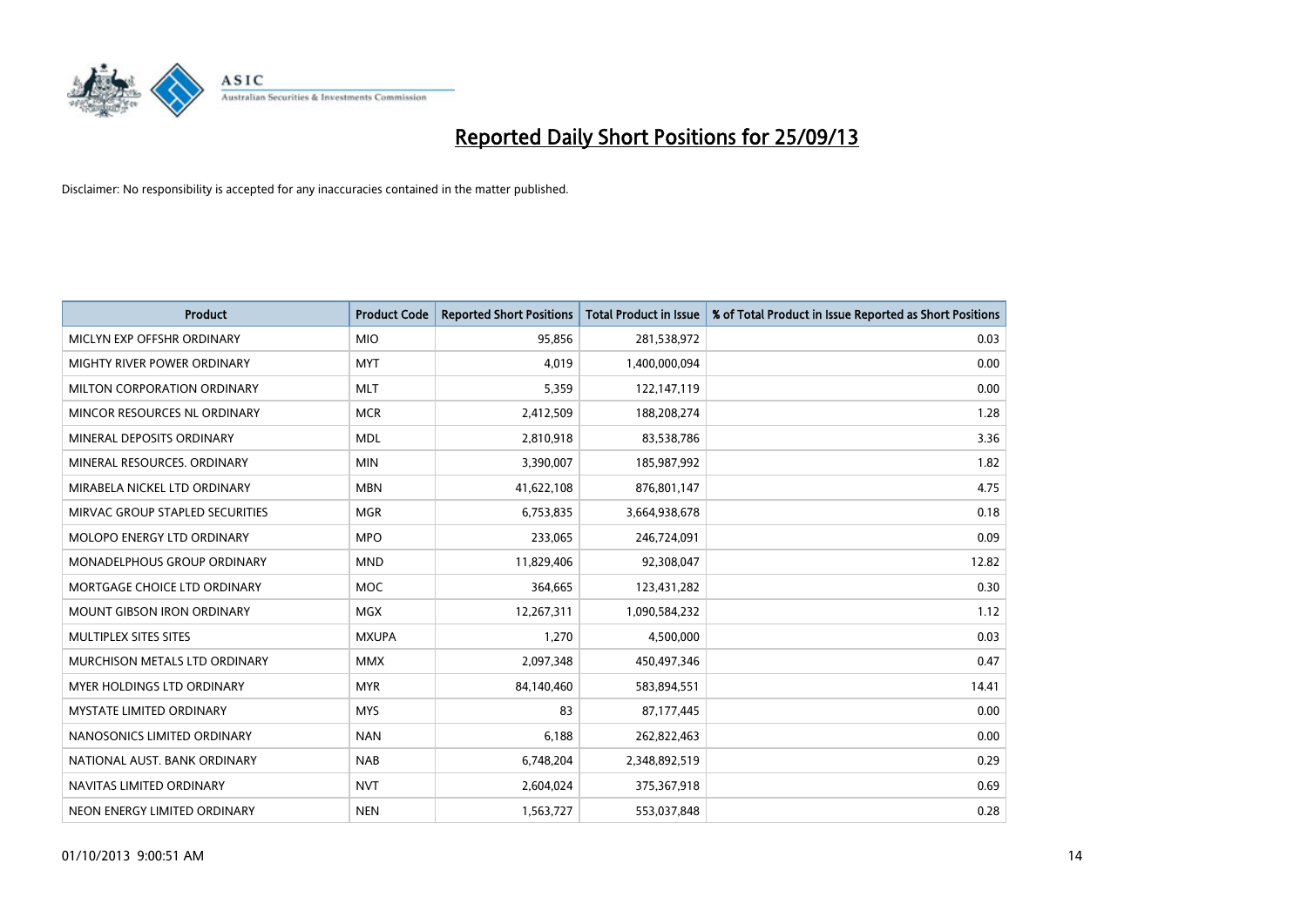

| Product                               | <b>Product Code</b> | <b>Reported Short Positions</b> | <b>Total Product in Issue</b> | % of Total Product in Issue Reported as Short Positions |
|---------------------------------------|---------------------|---------------------------------|-------------------------------|---------------------------------------------------------|
| NEW HOPE CORPORATION ORDINARY         | <b>NHC</b>          | 1,126,045                       | 830,715,225                   | 0.14                                                    |
| NEW STANDARD ENERGY ORDINARY          | <b>NSE</b>          | 322,032                         | 305,331,847                   | 0.11                                                    |
| NEWCREST MINING ORDINARY              | <b>NCM</b>          | 11,597,437                      | 766,510,971                   | 1.51                                                    |
| NEWS CORP A NON-VOTING CDI            | <b>NWSLV</b>        | 2,820,338                       | 379,423,551                   | 0.74                                                    |
| NEWS CORP B VOTING CDI                | <b>NWS</b>          | 1,827,538                       | 199,630,239                   | 0.92                                                    |
| NEWSAT LIMITED ORDINARY               | <b>NWT</b>          | 840,050                         | 547,078,507                   | 0.15                                                    |
| NEXTDC LIMITED ORDINARY               | <b>NXT</b>          | 5,722,734                       | 192,904,486                   | 2.97                                                    |
| NEXUS ENERGY LIMITED ORDINARY         | <b>NXS</b>          | 2,725,624                       | 1,330,219,459                 | 0.20                                                    |
| NIB HOLDINGS LIMITED ORDINARY         | <b>NHF</b>          | 4,102,992                       | 439,004,182                   | 0.93                                                    |
| NIDO PETROLEUM ORDINARY               | <b>NDO</b>          | 42,500                          | 2,046,650,968                 | 0.00                                                    |
| NOBLE MINERAL RES ORDINARY            | <b>NMG</b>          | 2,365,726                       | 666,397,952                   | 0.36                                                    |
| NORTHERN IRON LTD ORDINARY            | <b>NFE</b>          | 1,659,283                       | 484,405,314                   | 0.34                                                    |
| NORTHERN STAR ORDINARY                | <b>NST</b>          | 5,565,484                       | 424,279,762                   | 1.31                                                    |
| NOVOGEN LIMITED ORDINARY              | <b>NRT</b>          | 128,491                         | 144,208,463                   | 0.09                                                    |
| NRW HOLDINGS LIMITED ORDINARY         | <b>NWH</b>          | 14,198,299                      | 278,888,011                   | 5.09                                                    |
| NUCOAL RESOURCES LTD ORDINARY         | <b>NCR</b>          | 90,001                          | 768,612,354                   | 0.01                                                    |
| NUFARM LIMITED ORDINARY               | <b>NUF</b>          | 16,641,543                      | 262,954,040                   | 6.33                                                    |
| OAKTON LIMITED ORDINARY               | <b>OKN</b>          | 4,219                           | 89,912,735                    | 0.00                                                    |
| OCEANAGOLD CORP. CHESS DEPOSITARY INT | <b>OGC</b>          | 744,033                         | 293,587,920                   | 0.25                                                    |
| OIL SEARCH LTD ORDINARY               | OSH                 | 6,614,031                       | 1,340,018,530                 | 0.49                                                    |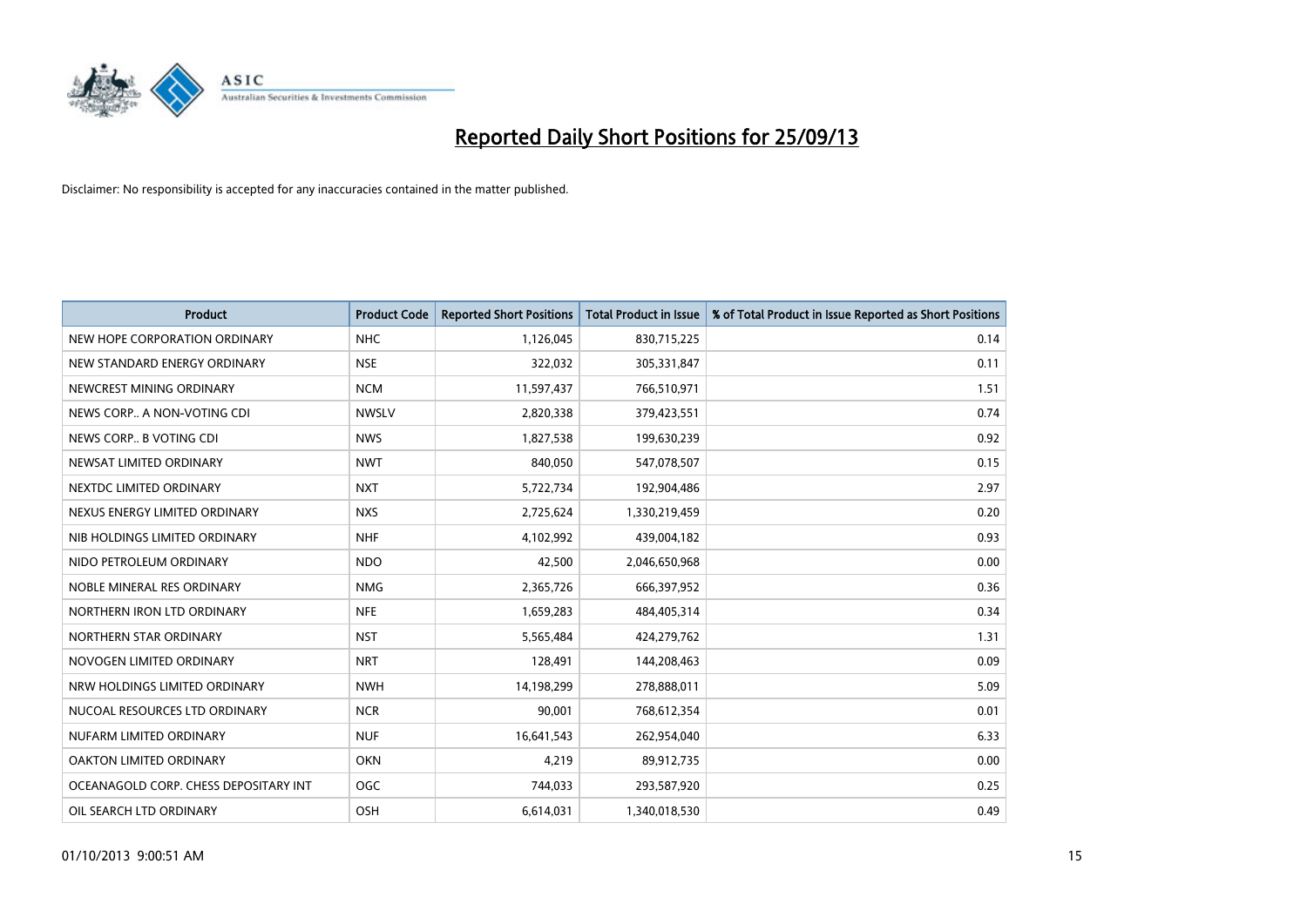

| <b>Product</b>               | <b>Product Code</b> | <b>Reported Short Positions</b> | <b>Total Product in Issue</b> | % of Total Product in Issue Reported as Short Positions |
|------------------------------|---------------------|---------------------------------|-------------------------------|---------------------------------------------------------|
| OM HOLDINGS LIMITED ORDINARY | <b>OMH</b>          | 3,128,763                       | 733,423,337                   | 0.43                                                    |
| ORICA LIMITED ORDINARY       | ORI                 | 11,010,109                      | 368,203,632                   | 2.99                                                    |
| ORIGIN ENERGY ORDINARY       | <b>ORG</b>          | 10,528,469                      | 1,098,072,141                 | 0.96                                                    |
| OROCOBRE LIMITED ORDINARY    | <b>ORE</b>          | 301,370                         | 117,745,140                   | 0.26                                                    |
| OROTONGROUP LIMITED ORDINARY | ORL                 | 468,031                         | 40,880,902                    | 1.14                                                    |
| OZ MINERALS ORDINARY         | OZL                 | 10,371,577                      | 303,470,022                   | 3.42                                                    |
| PACIFIC BRANDS ORDINARY      | PBG                 | 8,453,739                       | 912,915,695                   | 0.93                                                    |
| PALADIN ENERGY LTD ORDINARY  | <b>PDN</b>          | 62,700,037                      | 963,332,074                   | 6.51                                                    |
| PANAUST LIMITED ORDINARY     | <b>PNA</b>          | 3,128,458                       | 619,084,930                   | 0.51                                                    |
| PANORAMIC RESOURCES ORDINARY | PAN                 | 161,547                         | 260,676,416                   | 0.06                                                    |
| PANTERRA GOLD LTD ORDINARY   | PGI                 |                                 | 761,580,455                   | 0.00                                                    |
| PAPERLINX LIMITED ORDINARY   | <b>PPX</b>          | 48,101                          | 609,280,761                   | 0.01                                                    |
| PAPILLON RES LTD ORDINARY    | <b>PIR</b>          | 6,202,603                       | 337,944,210                   | 1.84                                                    |
| PATTIES FOODS LTD ORDINARY   | PFL                 | 32,660                          | 139,065,639                   | 0.02                                                    |
| PEET LIMITED ORDINARY        | <b>PPC</b>          | 2,963,113                       | 431,986,887                   | 0.69                                                    |
| PERILYA LIMITED ORDINARY     | PEM                 | 203,183                         | 769,316,426                   | 0.03                                                    |
| PERPETUAL LIMITED ORDINARY   | PPT                 | 2,159,470                       | 41,980,678                    | 5.14                                                    |
| PERSEUS MINING LTD ORDINARY  | PRU                 | 7,190,741                       | 457,962,088                   | 1.57                                                    |
| PHARMAXIS LTD ORDINARY       | <b>PXS</b>          | 4,118,712                       | 308,548,389                   | 1.33                                                    |
| PLATINUM ASSET ORDINARY      | <b>PTM</b>          | 3,414,550                       | 578,285,695                   | 0.59                                                    |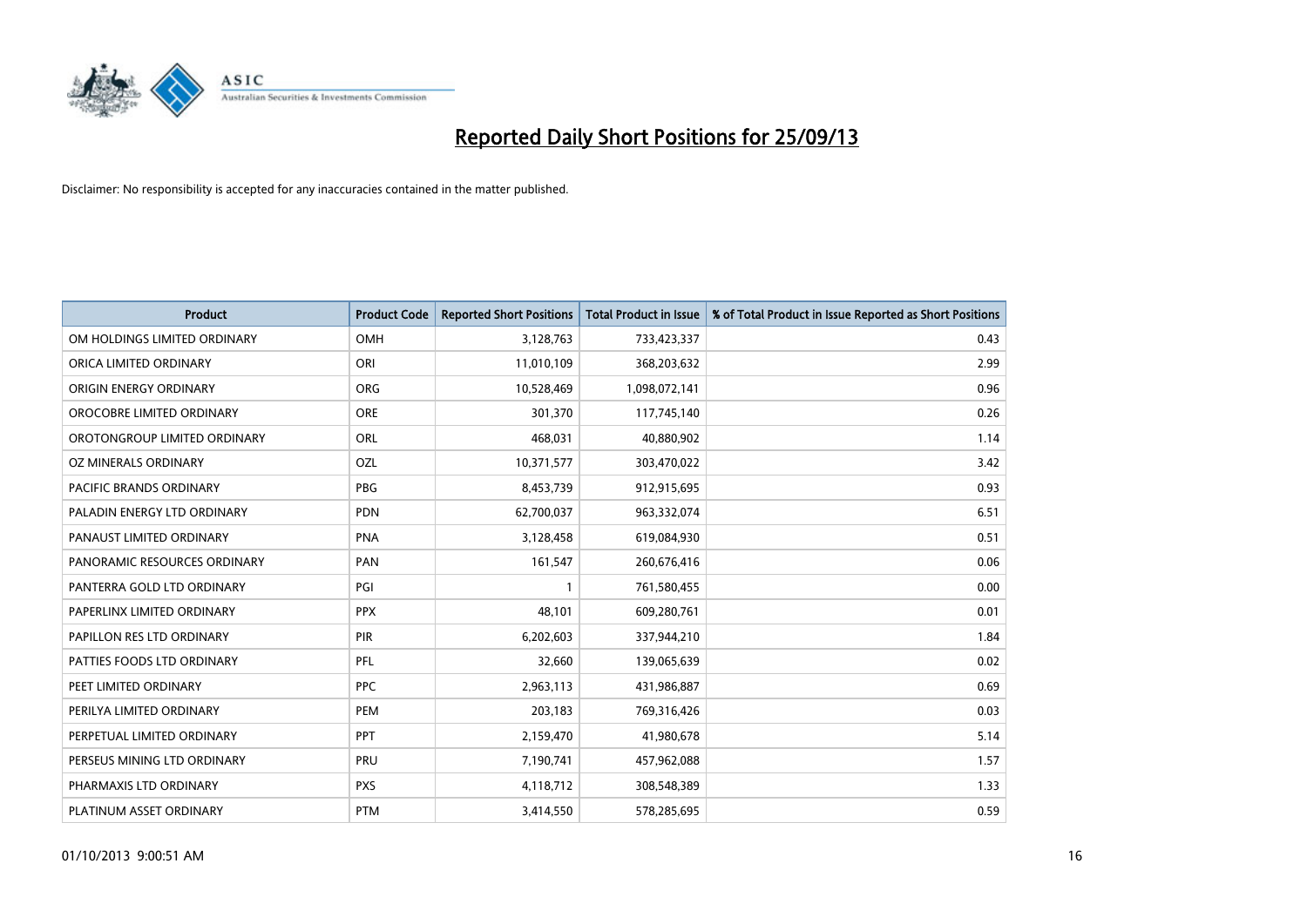

| <b>Product</b>                      | <b>Product Code</b> | <b>Reported Short Positions</b> | <b>Total Product in Issue</b> | % of Total Product in Issue Reported as Short Positions |
|-------------------------------------|---------------------|---------------------------------|-------------------------------|---------------------------------------------------------|
| PLATINUM AUSTRALIA ORDINARY         | <b>PLA</b>          | 836,127                         | 504,968,043                   | 0.17                                                    |
| PMI GOLD CORP CDI 1:1               | <b>PVM</b>          | 234,917                         | 157,986,653                   | 0.15                                                    |
| PMP LIMITED ORDINARY                | <b>PMP</b>          | 164,903                         | 323,781,124                   | 0.05                                                    |
| PRANA BIOTECHNOLOGY ORDINARY        | PBT                 | 300,794                         | 407,406,001                   | 0.07                                                    |
| PREMIER INVESTMENTS ORDINARY        | <b>PMV</b>          | 1,177,395                       | 155,260,478                   | 0.76                                                    |
| PRIMA BIOMED LTD ORDINARY           | <b>PRR</b>          | 343,262                         | 1,228,709,341                 | 0.03                                                    |
| PRIMARY HEALTH CARE ORDINARY        | <b>PRY</b>          | 21,269,667                      | 503,921,941                   | 4.22                                                    |
| PRIME MEDIA GRP LTD ORDINARY        | <b>PRT</b>          | 52,741                          | 366,330,303                   | 0.01                                                    |
| PROGRAMMED ORDINARY                 | <b>PRG</b>          | 171,188                         | 118,229,190                   | 0.14                                                    |
| PURA VIDA ENERGY NL ORDINARY        | <b>PVD</b>          | 250,000                         | 92,733,514                    | 0.27                                                    |
| <b>QANTAS AIRWAYS ORDINARY</b>      | QAN                 | 38,847,481                      | 2,241,745,788                 | 1.73                                                    |
| <b>OBE INSURANCE GROUP ORDINARY</b> | <b>OBE</b>          | 17,406,689                      | 1,220,868,532                 | 1.43                                                    |
| ORXPHARMA LTD ORDINARY              | <b>QRX</b>          | 206,159                         | 144,785,606                   | 0.14                                                    |
| <b>QUBE HOLDINGS LTD ORDINARY</b>   | <b>QUB</b>          | 13,815,063                      | 928,965,547                   | 1.49                                                    |
| QUICKSTEP HOLDINGS ORDINARY         | OHL                 | 427,000                         | 384,985,045                   | 0.11                                                    |
| RAMELIUS RESOURCES ORDINARY         | <b>RMS</b>          | 2,811,598                       | 363,029,659                   | 0.77                                                    |
| RAMSAY HEALTH CARE ORDINARY         | <b>RHC</b>          | 2,074,661                       | 202,081,252                   | 1.03                                                    |
| RANGE RESOURCES LTD ORDINARY        | <b>RRS</b>          | 324,458                         | 3,014,803,085                 | 0.01                                                    |
| <b>RCR TOMLINSON ORDINARY</b>       | <b>RCR</b>          | 1,891,584                       | 135,451,265                   | 1.40                                                    |
| <b>REA GROUP ORDINARY</b>           | <b>REA</b>          | 918,319                         | 131,714,699                   | 0.70                                                    |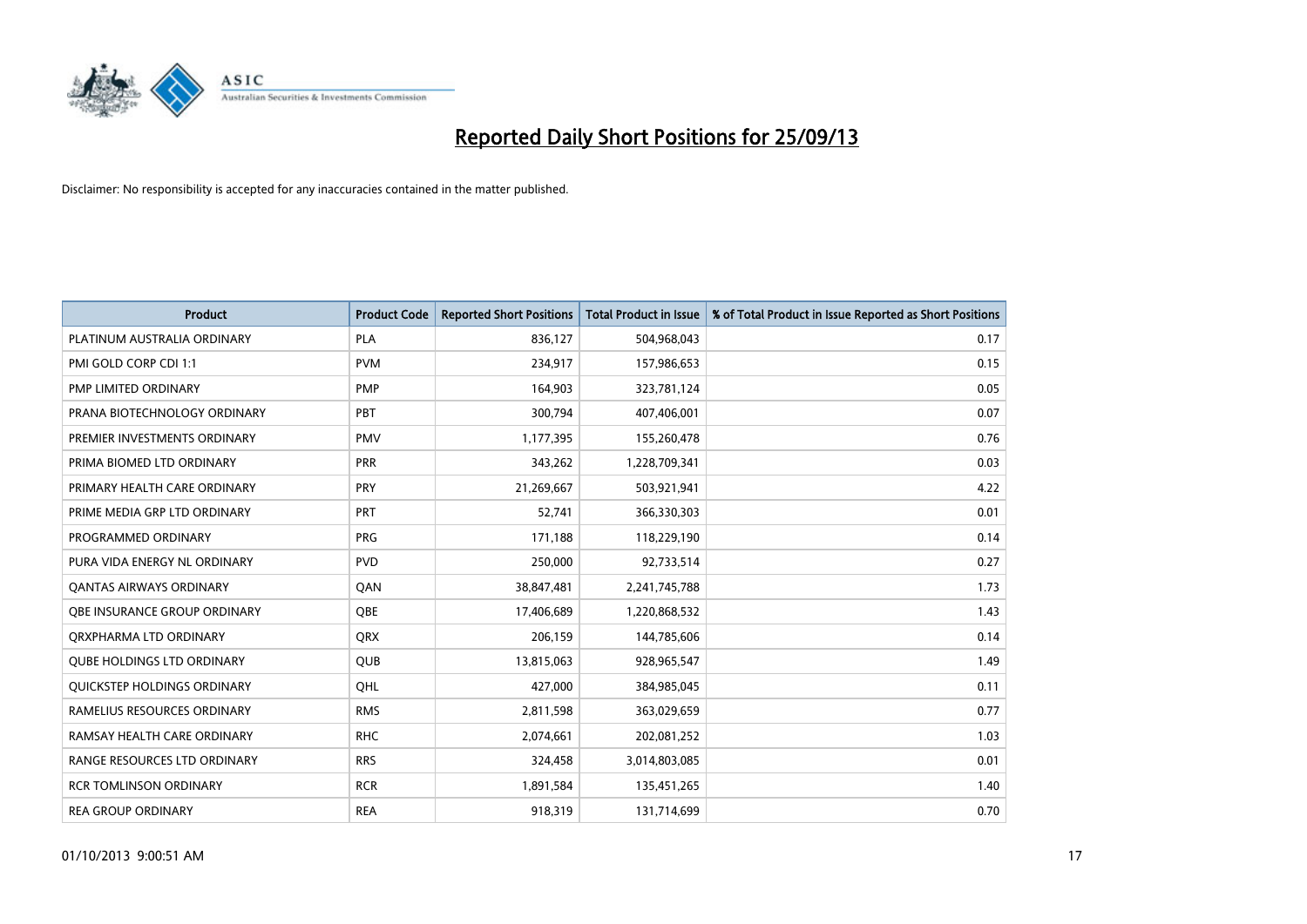

| <b>Product</b>                      | <b>Product Code</b> | <b>Reported Short Positions</b> | <b>Total Product in Issue</b> | % of Total Product in Issue Reported as Short Positions |
|-------------------------------------|---------------------|---------------------------------|-------------------------------|---------------------------------------------------------|
| <b>RECKON LIMITED ORDINARY</b>      | <b>RKN</b>          | 3,001                           | 128,103,484                   | 0.00                                                    |
| <b>RED 5 LIMITED ORDINARY</b>       | <b>RED</b>          | 1,244,471                       | 155,788,008                   | 0.80                                                    |
| <b>RED FORK ENERGY ORDINARY</b>     | <b>RFE</b>          | 4,228,331                       | 499,551,719                   | 0.85                                                    |
| REDBANK ENERGY LTD ORDINARY         | AEJ                 | 13                              | 786,287                       | 0.00                                                    |
| REECE AUSTRALIA LTD. ORDINARY       | <b>REH</b>          | 434                             | 99,600,000                    | 0.00                                                    |
| REED RESOURCES LTD ORDINARY         | <b>RDR</b>          | 50,000                          | 521,897,064                   | 0.01                                                    |
| REGIS RESOURCES ORDINARY            | <b>RRL</b>          | 5,973,220                       | 477,963,824                   | 1.25                                                    |
| RESMED INC CDI 10:1                 | <b>RMD</b>          | 10,795,411                      | 1,420,542,770                 | 0.76                                                    |
| <b>RESOLUTE MINING ORDINARY</b>     | <b>RSG</b>          | 3,212,271                       | 640,994,224                   | 0.50                                                    |
| RESOURCE EQUIP LTD ORDINARY         | <b>ROL</b>          | 5,000                           | 249,065,471                   | 0.00                                                    |
| <b>RESOURCE GENERATION ORDINARY</b> | <b>RES</b>          | 427,601                         | 332,234,604                   | 0.13                                                    |
| RETAIL FOOD GROUP ORDINARY          | <b>RFG</b>          | 3,085,984                       | 130,301,190                   | 2.37                                                    |
| REX MINERALS LIMITED ORDINARY       | <b>RXM</b>          | 2,270,440                       | 188,907,284                   | 1.20                                                    |
| <b>RHG LIMITED ORDINARY</b>         | <b>RHG</b>          | 1,085                           | 308,483,177                   | 0.00                                                    |
| <b>RIALTO ENERGY ORDINARY</b>       | <b>RIA</b>          | 41                              | 1,155,765,100                 | 0.00                                                    |
| RIDLEY CORPORATION ORDINARY         | <b>RIC</b>          | 371,664                         | 307,817,071                   | 0.12                                                    |
| RIO TINTO LIMITED ORDINARY          | <b>RIO</b>          | 6,035,011                       | 435,758,720                   | 1.38                                                    |
| ROBUST RESOURCES ORDINARY           | <b>ROL</b>          | 10,000                          | 102,830,646                   | 0.01                                                    |
| ROC OIL COMPANY ORDINARY            | <b>ROC</b>          | 1,323,233                       | 683,235,552                   | 0.19                                                    |
| SAI GLOBAL LIMITED ORDINARY         | SAI                 | 6,971,934                       | 210,662,827                   | 3.31                                                    |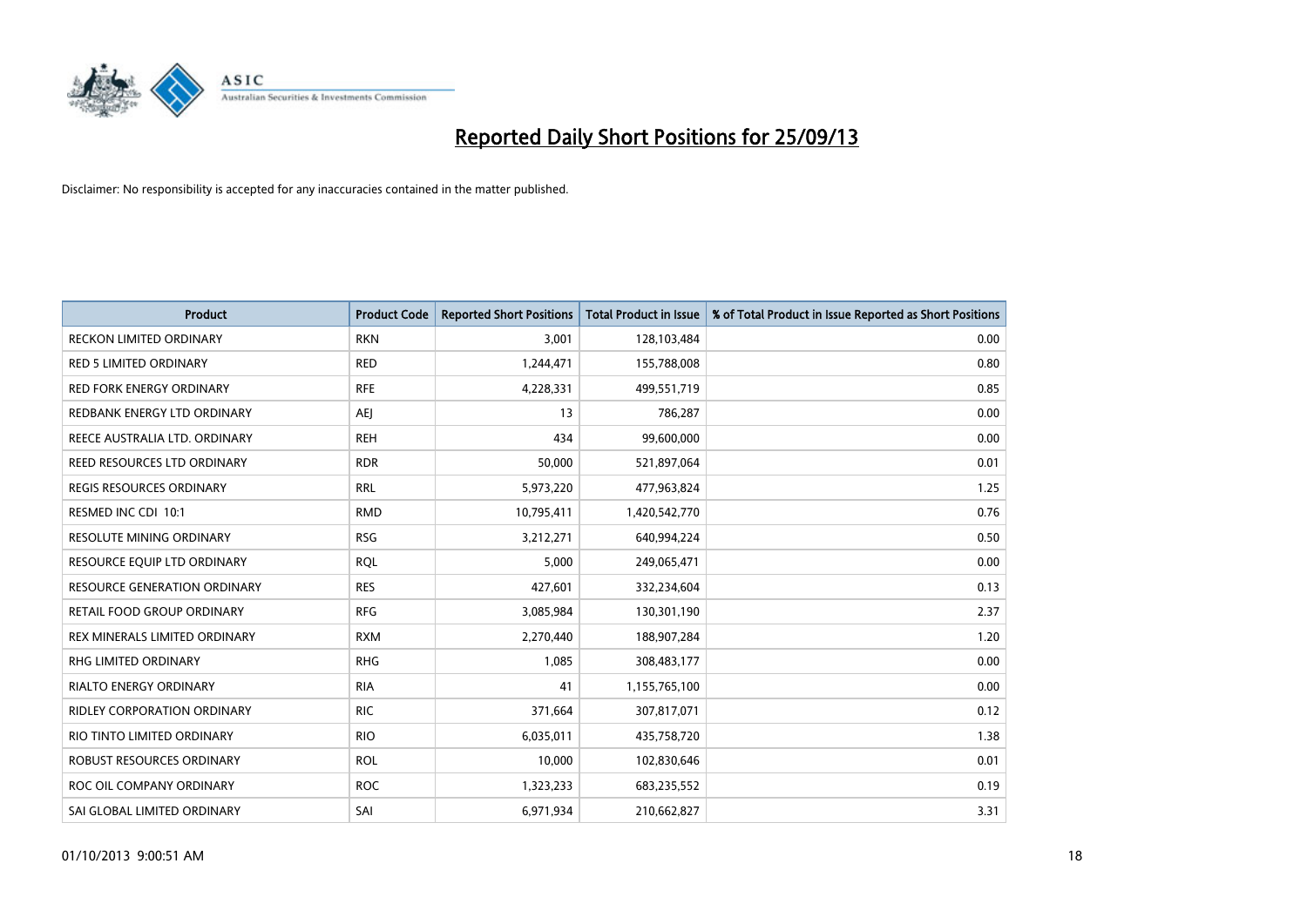

| <b>Product</b>                           | <b>Product Code</b> | <b>Reported Short Positions</b> | <b>Total Product in Issue</b> | % of Total Product in Issue Reported as Short Positions |
|------------------------------------------|---------------------|---------------------------------|-------------------------------|---------------------------------------------------------|
| SALMAT LIMITED ORDINARY                  | <b>SLM</b>          | 998                             | 159,812,799                   | 0.00                                                    |
| SAMSON OIL & GAS LTD ORDINARY            | SSN                 | 2,082,000                       | 2,547,617,329                 | 0.08                                                    |
| SANDFIRE RESOURCES ORDINARY              | <b>SFR</b>          | 3,709,198                       | 155,640,968                   | 2.38                                                    |
| SANTOS LTD ORDINARY                      | <b>STO</b>          | 6,674,643                       | 965,690,469                   | 0.69                                                    |
| SARACEN MINERAL ORDINARY                 | <b>SAR</b>          | 6,936,165                       | 595,263,186                   | 1.17                                                    |
| SCA PROPERTY GROUP STAPLED SECURITIES    | SCP                 | 34,866,248                      | 642,417,140                   | 5.43                                                    |
| SEDGMAN LIMITED ORDINARY                 | <b>SDM</b>          | 357,324                         | 223,224,636                   | 0.16                                                    |
| SEEK LIMITED ORDINARY                    | <b>SEK</b>          | 16,714,399                      | 339,014,316                   | 4.93                                                    |
| SELECT HARVESTS ORDINARY                 | <b>SHV</b>          | 203,224                         | 57,462,851                    | 0.35                                                    |
| SENEX ENERGY LIMITED ORDINARY            | SXY                 | 6,145,741                       | 1,142,010,350                 | 0.54                                                    |
| SERVICE STREAM ORDINARY                  | SSM                 | 100                             | 283,418,867                   | 0.00                                                    |
| SEVEN GROUP HOLDINGS ORDINARY            | <b>SVW</b>          | 5,018,013                       | 308,160,281                   | 1.63                                                    |
| SEVEN WEST MEDIA LTD ORDINARY            | SWM                 | 5,542,799                       | 999,160,872                   | 0.55                                                    |
| SIGMA PHARMACEUTICAL ORDINARY            | <b>SIP</b>          | 3,015,525                       | 1,126,618,419                 | 0.27                                                    |
| SIHAYO GOLD LIMITED ORDINARY             | <b>SIH</b>          | $\mathbf{1}$                    | 844,832,293                   | 0.00                                                    |
| SILEX SYSTEMS ORDINARY                   | <b>SLX</b>          | 2,589,898                       | 170,249,150                   | 1.52                                                    |
| SILVER CHEF LIMITED ORDINARY             | SIV                 | 86,935                          | 28,819,977                    | 0.30                                                    |
| SILVER LAKE RESOURCE ORDINARY            | <b>SLR</b>          | 10,854,626                      | 434,988,914                   | 2.50                                                    |
| SIMS METAL MGMT LTD ORDINARY             | SGM                 | 9,036,047                       | 204,335,628                   | 4.42                                                    |
| SINGAPORE TELECOMM. CHESS DEPOSITARY INT | SGT                 | 3,638,711                       | 169,358,656                   | 2.15                                                    |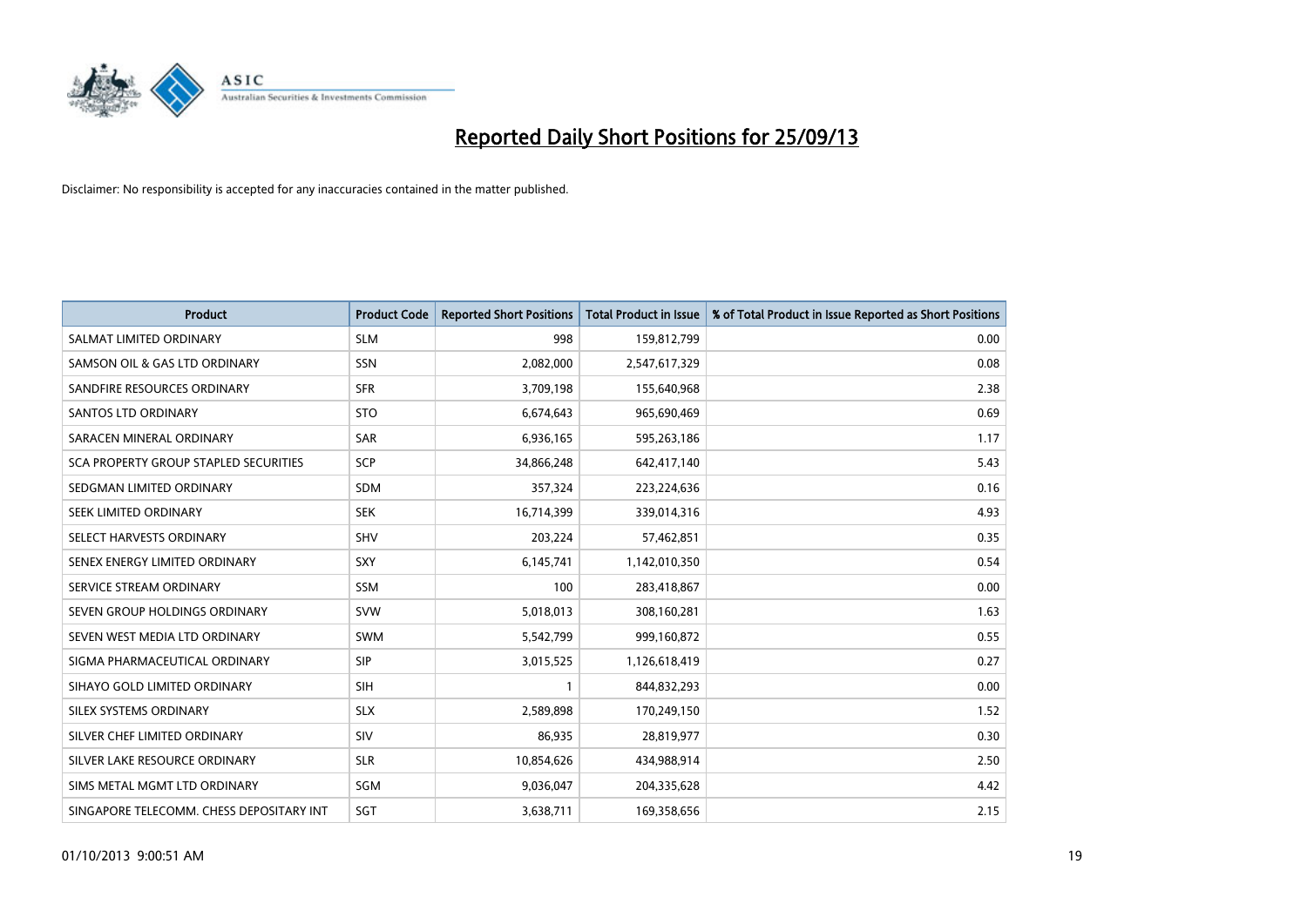

| <b>Product</b>                           | <b>Product Code</b> | <b>Reported Short Positions</b> | <b>Total Product in Issue</b> | % of Total Product in Issue Reported as Short Positions |
|------------------------------------------|---------------------|---------------------------------|-------------------------------|---------------------------------------------------------|
| SIRIUS RESOURCES NL ORDINARY             | <b>SIR</b>          | 4,426,726                       | 227,020,167                   | 1.95                                                    |
| SIRTEX MEDICAL ORDINARY                  | <b>SRX</b>          | 317,703                         | 56,079,887                    | 0.57                                                    |
| SKILLED GROUP LTD ORDINARY               | <b>SKE</b>          | 5,431,573                       | 233,533,526                   | 2.33                                                    |
| SKY NETWORK ORDINARY                     | <b>SKT</b>          | 717,811                         | 389,139,785                   | 0.18                                                    |
| SKYCITY ENT GRP LTD ORDINARY             | <b>SKC</b>          | 727,348                         | 576,958,340                   | 0.13                                                    |
| <b>SLATER &amp; GORDON ORDINARY</b>      | SGH                 | 406,709                         | 196,809,265                   | 0.21                                                    |
| SMS MANAGEMENT, ORDINARY                 | <b>SMX</b>          | 1,897,440                       | 70,099,763                    | 2.71                                                    |
| SONIC HEALTHCARE ORDINARY                | SHL                 | 5,260,278                       | 400,152,056                   | 1.31                                                    |
| SOUL PATTINSON (W.H) ORDINARY            | SOL                 | 98,087                          | 239,395,320                   | 0.04                                                    |
| SOUTH BOULDER MINES ORDINARY             | <b>STB</b>          | $\mathbf{1}$                    | 127,952,826                   | 0.00                                                    |
| SP AUSNET STAPLED SECURITIES             | SPN                 | 33,355,716                      | 3,376,325,523                 | 0.99                                                    |
| SPARK INFRASTRUCTURE STAPLED NOTE & UNIT | SKI                 | 44,639,734                      | 1,326,734,264                 | 3.36                                                    |
| SPDR 200 FUND ETF UNITS                  | <b>STW</b>          | 80,317                          | 44,278,688                    | 0.18                                                    |
| SPECIALTY FASHION ORDINARY               | SFH                 | 110,001                         | 192,236,121                   | 0.06                                                    |
| ST BARBARA LIMITED ORDINARY              | <b>SBM</b>          | 6,444,687                       | 488,074,077                   | 1.32                                                    |
| STARPHARMA HOLDINGS ORDINARY             | SPL                 | 16,720,843                      | 283,964,948                   | 5.89                                                    |
| STEADFAST GROUP LTD ORDINARY             | SDF                 | 202,443                         | 500,873,408                   | 0.04                                                    |
| STHN CROSS MEDIA ORDINARY                | <b>SXL</b>          | 8,264,225                       | 705,099,800                   | 1.17                                                    |
| STOCKLAND UNITS/ORD STAPLED              | SGP                 | 15,628,551                      | 2,305,750,747                 | 0.68                                                    |
| STRAITS RES LTD. ORDINARY                | <b>SRO</b>          | 31,522                          | 1,164,150,159                 | 0.00                                                    |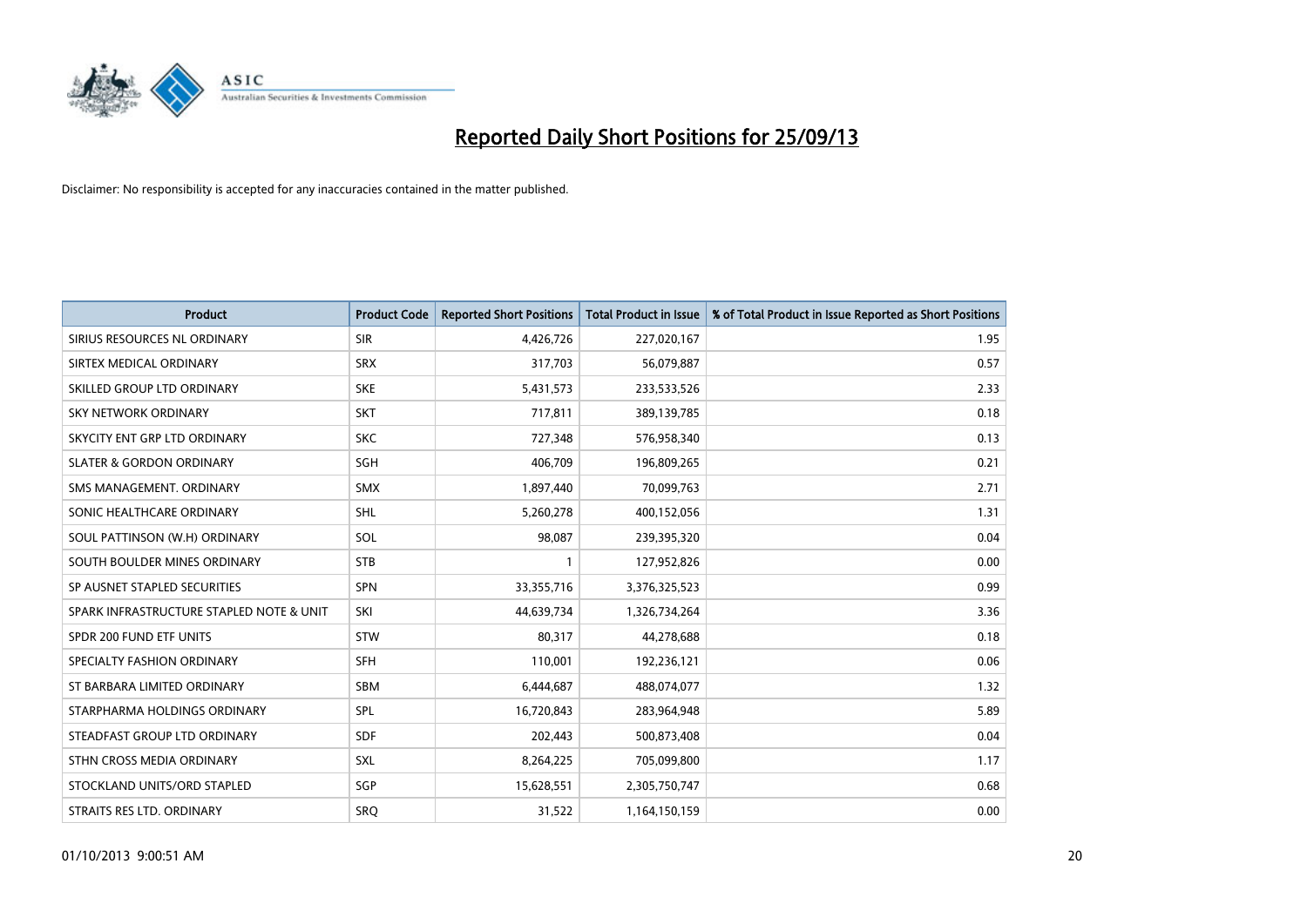

| <b>Product</b>                     | <b>Product Code</b> | <b>Reported Short Positions</b> | <b>Total Product in Issue</b> | % of Total Product in Issue Reported as Short Positions |
|------------------------------------|---------------------|---------------------------------|-------------------------------|---------------------------------------------------------|
| <b>STW COMMUNICATIONS ORDINARY</b> | SGN                 | 3,863,898                       | 403,828,512                   | 0.96                                                    |
| SUNCORP GROUP LTD ORDINARY         | <b>SUN</b>          | 4,089,624                       | 1,286,600,980                 | 0.32                                                    |
| SUNDANCE ENERGY ORDINARY           | <b>SEA</b>          | 167,602                         | 462,611,982                   | 0.04                                                    |
| SUNDANCE RESOURCES ORDINARY        | SDL                 | 47,236,167                      | 3,072,110,985                 | 1.54                                                    |
| SUNLAND GROUP LTD ORDINARY         | <b>SDG</b>          | 43,027                          | 181,710,087                   | 0.02                                                    |
| SUPER RET REP LTD ORDINARY         | SUL                 | 1,460,967                       | 196,731,620                   | 0.74                                                    |
| SYD AIRPORT STAPLED US PROHIBIT.   | SYD                 | 21,465,274                      | 2,194,322,759                 | 0.98                                                    |
| SYRAH RESOURCES ORDINARY           | <b>SYR</b>          | 2,379,392                       | 147,867,623                   | 1.61                                                    |
| TABCORP HOLDINGS LTD ORDINARY      | <b>TAH</b>          | 23,581,344                      | 744,885,690                   | 3.17                                                    |
| <b>TANAMI GOLD NL ORDINARY</b>     | <b>TAM</b>          | 41                              | 587,548,523                   | 0.00                                                    |
| TAP OIL LIMITED ORDINARY           | <b>TAP</b>          | 80,734                          | 241,608,606                   | 0.03                                                    |
| TASSAL GROUP LIMITED ORDINARY      | <b>TGR</b>          | 357,678                         | 146,507,029                   | 0.24                                                    |
| <b>TATTS GROUP LTD ORDINARY</b>    | <b>TTS</b>          | 12,285,556                      | 1,402,714,027                 | 0.88                                                    |
| TELECOM CORPORATION ORDINARY       | <b>TEL</b>          | 4,634,701                       | 1,817,238,564                 | 0.26                                                    |
| TELSTRA CORPORATION, ORDINARY      | <b>TLS</b>          | 20,680,599                      | 12,443,074,357                | 0.17                                                    |
| TEN NETWORK HOLDINGS ORDINARY      | <b>TEN</b>          | 136,109,328                     | 2,586,970,845                 | 5.26                                                    |
| TERANGA GOLD CORP CDI 1:1          | <b>TGZ</b>          | 839,407                         | 174,196,016                   | 0.48                                                    |
| THE REJECT SHOP ORDINARY           | <b>TRS</b>          | 1,789,985                       | 28,826,248                    | 6.21                                                    |
| THORN GROUP LIMITED ORDINARY       | <b>TGA</b>          | 60,876                          | 148,897,155                   | 0.04                                                    |
| TIGER RESOURCES ORDINARY           | <b>TGS</b>          | 2,202,952                       | 674,770,269                   | 0.33                                                    |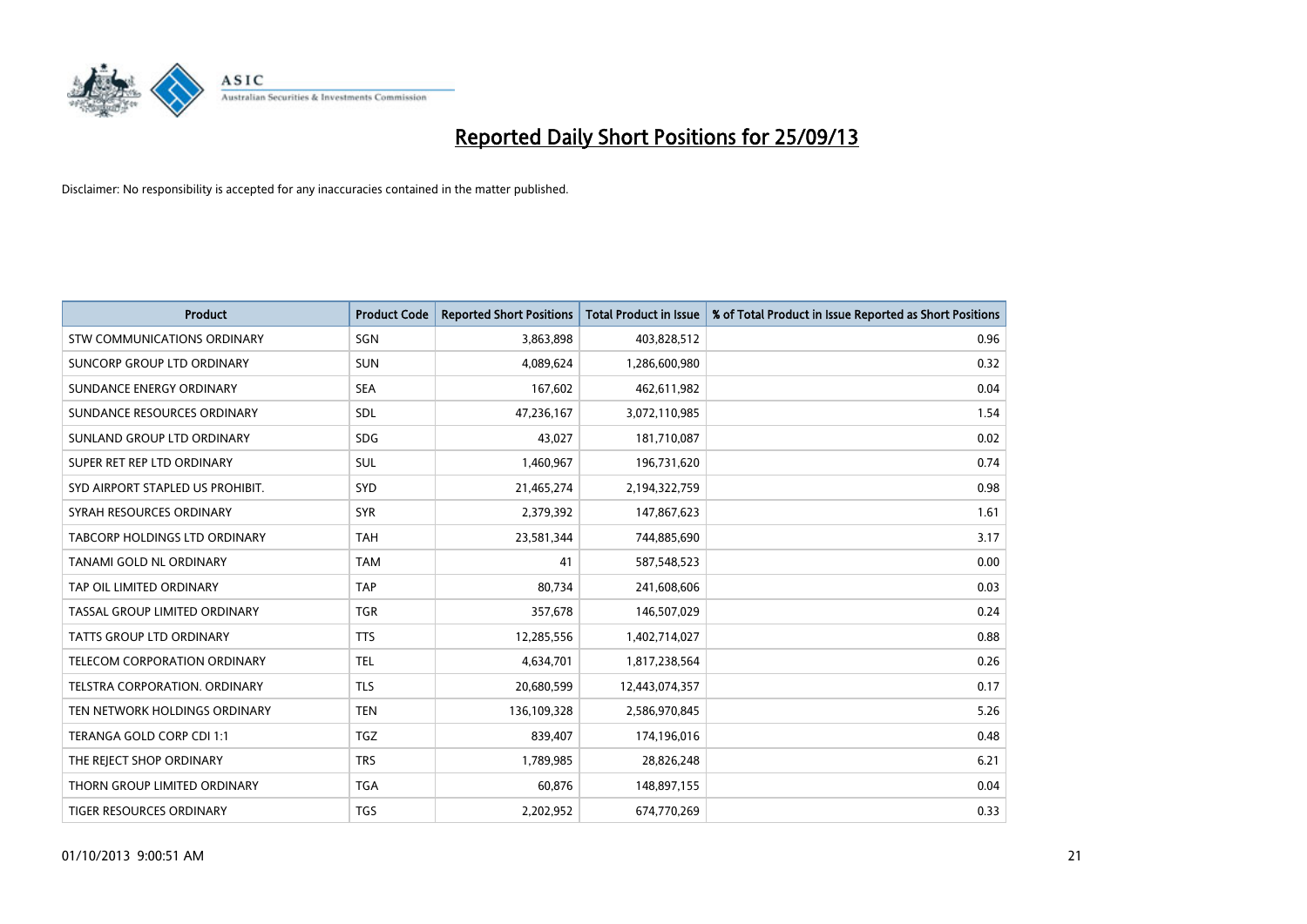

| <b>Product</b>                        | <b>Product Code</b> | <b>Reported Short Positions</b> | <b>Total Product in Issue</b> | % of Total Product in Issue Reported as Short Positions |
|---------------------------------------|---------------------|---------------------------------|-------------------------------|---------------------------------------------------------|
| TOLL HOLDINGS LTD ORDINARY            | <b>TOL</b>          | 27,350,694                      | 717,133,875                   | 3.81                                                    |
| TORO ENERGY LIMITED ORDINARY          | <b>TOE</b>          | 150,001                         | 1,041,936,676                 | 0.01                                                    |
| TOX FREE SOLUTIONS ORDINARY           | <b>TOX</b>          | 1,165,640                       | 132,519,859                   | 0.88                                                    |
| TPG TELECOM LIMITED ORDINARY          | <b>TPM</b>          | 1,992,591                       | 793,808,141                   | 0.25                                                    |
| <b>TRADE ME GROUP ORDINARY</b>        | <b>TME</b>          | 359,433                         | 396,017,568                   | 0.09                                                    |
| <b>TRANSFIELD SERVICES ORDINARY</b>   | <b>TSE</b>          | 50,718,552                      | 512,457,716                   | 9.90                                                    |
| TRANSPACIFIC INDUST, ORDINARY         | <b>TPI</b>          | 17,570,184                      | 1,578,563,490                 | 1.11                                                    |
| TRANSPACIFIC SPS NON-CUM SETUP PREF.  | <b>TPAPA</b>        | 800                             | 2,500,000                     | 0.03                                                    |
| TRANSURBAN GROUP TRIPLE STAPLED SEC.  | <b>TCL</b>          | 4,824,926                       | 1,485,500,376                 | 0.32                                                    |
| <b>TREASURY GROUP ORDINARY</b>        | <b>TRG</b>          | 25,995                          | 23,070,755                    | 0.11                                                    |
| TREASURY WINE ESTATE ORDINARY         | <b>TWE</b>          | 21,107,198                      | 647,227,144                   | 3.26                                                    |
| TROY RESOURCES LTD ORDINARY           | <b>TRY</b>          | 1,168,151                       | 167,730,292                   | 0.70                                                    |
| TWENTY-FIRST FOX INC A NON-VOTING CDI | <b>FOXLV</b>        | 1,264,842                       | 1,616,729,103                 | 0.08                                                    |
| TWENTY-FIRST FOX INC B VOTING CDI     | <b>FOX</b>          | 260,125                         | 1,112,242,654                 | 0.02                                                    |
| UGL LIMITED ORDINARY                  | UGL                 | 21,382,404                      | 166,511,240                   | 12.84                                                   |
| UNILIFE CORPORATION CDI 6:1           | <b>UNS</b>          | 7,954                           | 275,763,432                   | 0.00                                                    |
| UXC LIMITED ORDINARY                  | <b>UXC</b>          | 90,440                          | 308,906,770                   | 0.03                                                    |
| <b>VENTURE MINERALS ORDINARY</b>      | <b>VMS</b>          | 193,000                         | 287,320,170                   | 0.07                                                    |
| VILLA WORLD LTD, ORDINARY             | <b>VLW</b>          | 27,030                          | 80,038,863                    | 0.03                                                    |
| <b>VILLAGE ROADSHOW LTD ORDINARY</b>  | <b>VRL</b>          | 279,083                         | 159,486,203                   | 0.17                                                    |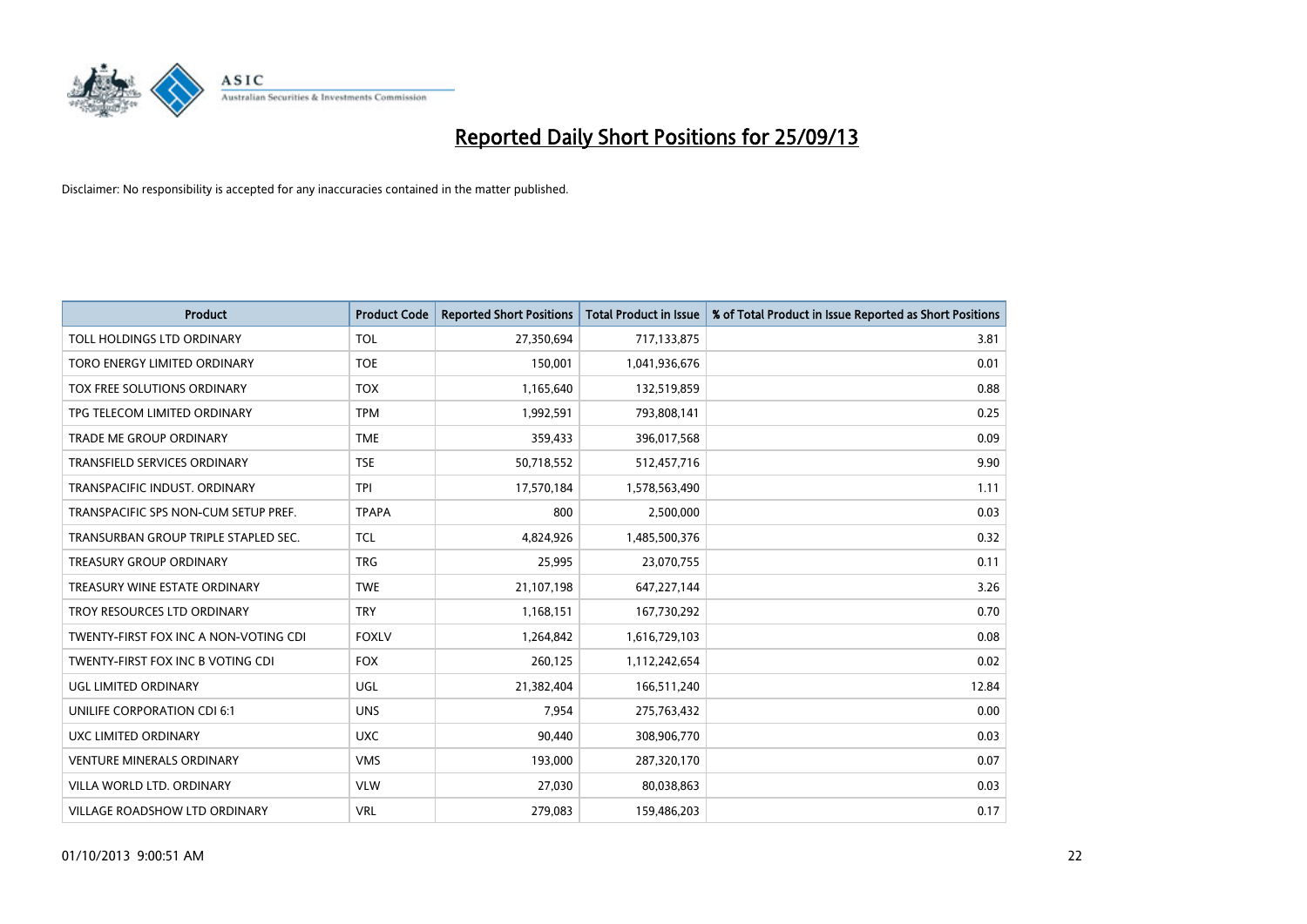

| <b>Product</b>                         | <b>Product Code</b> | <b>Reported Short Positions</b> | <b>Total Product in Issue</b> | % of Total Product in Issue Reported as Short Positions |
|----------------------------------------|---------------------|---------------------------------|-------------------------------|---------------------------------------------------------|
| <b>VIRGIN AUS HLDG LTD ORDINARY</b>    | <b>VAH</b>          | 157,341,885                     | 2,589,840,317                 | 6.08                                                    |
| <b>VIRTUS HEALTH LTD ORDINARY</b>      | <b>VRT</b>          | 152,738                         | 79,536,601                    | 0.19                                                    |
| VISION EYE INSTITUTE ORDINARY          | <b>VEI</b>          | 263,109                         | 160,284,112                   | 0.16                                                    |
| WATPAC LIMITED ORDINARY                | <b>WTP</b>          | 36,708                          | 184,332,526                   | 0.02                                                    |
| WEBJET LIMITED ORDINARY                | <b>WEB</b>          | 2,608,172                       | 79,397,959                    | 3.28                                                    |
| WESFARMERS LIMITED ORDINARY            | <b>WES</b>          | 27,463,938                      | 1,006,677,196                 | 2.73                                                    |
| WESFARMERS LIMITED PARTIALLY PROTECTED | <b>WESN</b>         | 189,670                         | 150,516,402                   | 0.13                                                    |
| WESTERN AREAS LTD ORDINARY             | <b>WSA</b>          | 21,059,715                      | 196,843,803                   | 10.70                                                   |
| WESTERN DESERT RES. ORDINARY           | <b>WDR</b>          | 2,511,059                       | 392,768,317                   | 0.64                                                    |
| WESTFIELD GROUP ORD/UNIT STAPLED SEC   | <b>WDC</b>          | 9,150,156                       | 2,168,299,076                 | 0.42                                                    |
| WESTFIELD RETAIL TST UNIT STAPLED      | <b>WRT</b>          | 11,203,738                      | 2,995,945,800                 | 0.37                                                    |
| <b>WESTPAC BANKING CORP ORDINARY</b>   | <b>WBC</b>          | 25,485,447                      | 3,103,729,084                 | 0.82                                                    |
| WHITE ENERGY COMPANY ORDINARY          | <b>WEC</b>          | 2,693                           | 322,974,494                   | 0.00                                                    |
| WHITEHAVEN COAL ORDINARY               | <b>WHC</b>          | 77,227,565                      | 1,025,692,710                 | 7.53                                                    |
| WIDE BAY AUST LTD ORDINARY             | <b>WBB</b>          | 7,727                           | 36,238,600                    | 0.02                                                    |
| WINDIMURRA VANADIUM ORDINARY           | <b>WVL</b>          | 20,461                          | 19,284,366                    | 0.11                                                    |
| WOODSIDE PETROLEUM ORDINARY            | <b>WPL</b>          | 3,353,667                       | 823,910,657                   | 0.41                                                    |
| WOOLWORTHS LIMITED ORDINARY            | <b>WOW</b>          | 5,344,179                       | 1,251,112,504                 | 0.43                                                    |
| <b>WORLEYPARSONS LTD ORDINARY</b>      | <b>WOR</b>          | 3,888,355                       | 243,480,720                   | 1.60                                                    |
| WOTIF.COM HOLDINGS ORDINARY            | <b>WTF</b>          | 18,988,649                      | 211,736,244                   | 8.97                                                    |